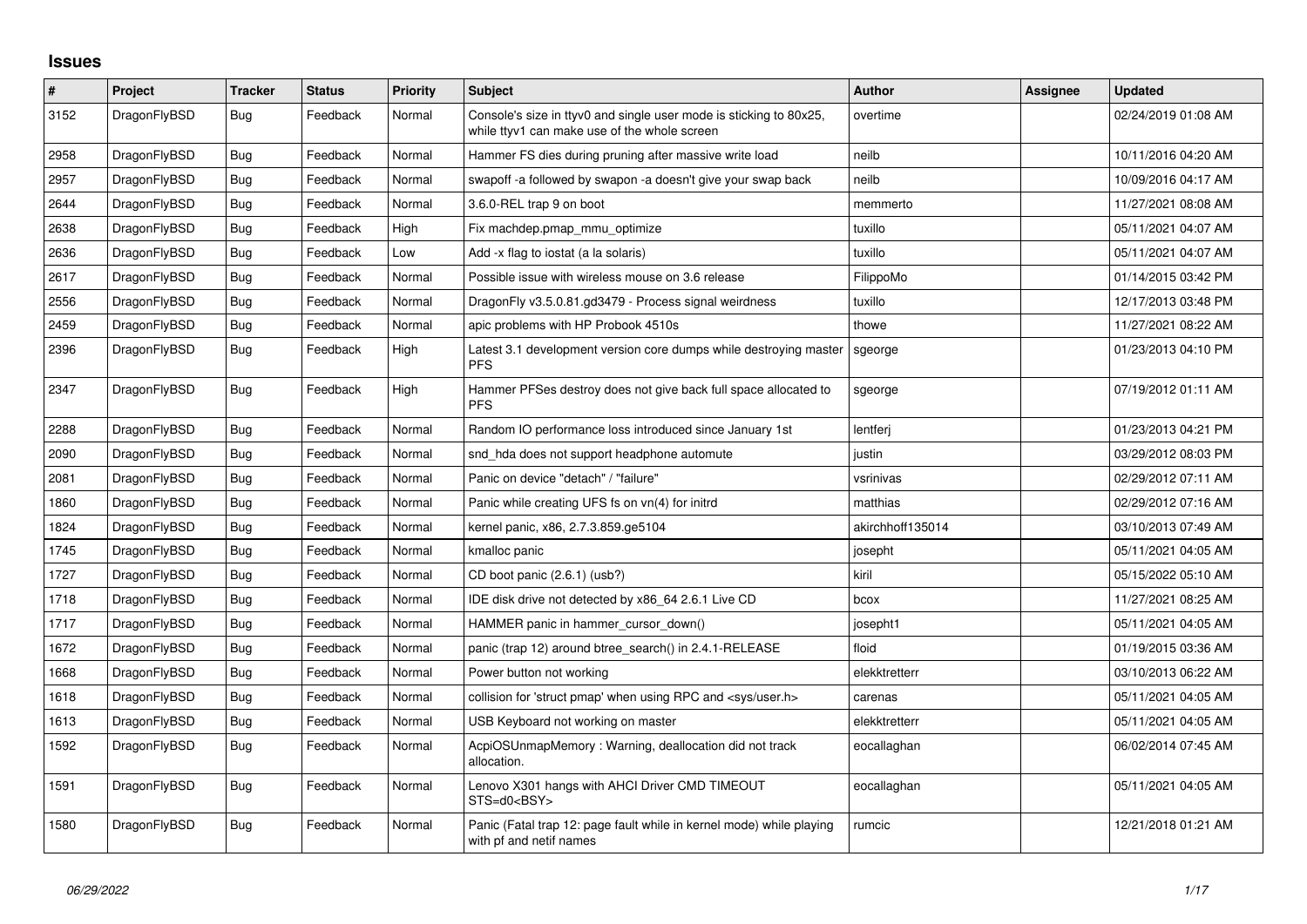| $\#$ | Project      | <b>Tracker</b> | <b>Status</b> | <b>Priority</b> | <b>Subject</b>                                                                                                                                            | <b>Author</b>     | Assignee | <b>Updated</b>      |
|------|--------------|----------------|---------------|-----------------|-----------------------------------------------------------------------------------------------------------------------------------------------------------|-------------------|----------|---------------------|
| 1577 | DragonFlyBSD | <b>Bug</b>     | Feedback      | Normal          | panic: assertion: leaf->base.obj_id == ip->obj_id in<br>hammer_ip_delete_range                                                                            | qhwt+dfly         |          | 05/11/2021 04:01 AM |
| 1563 | DragonFlyBSD | <b>Bug</b>     | Feedback      | Normal          | reset(1) doesn't reset terminal to the defaults                                                                                                           | hasso             |          | 03/10/2013 04:17 AM |
| 1560 | DragonFlyBSD | Bug            | Feedback      | Normal          | Unable to modify partition table on ThinkPad T61p during install                                                                                          | rehsack           |          | 01/15/2015 08:57 AM |
| 1521 | DragonFlyBSD | <b>Bug</b>     | Feedback      | Normal          | amd64 2.4 livecd won't mount root at boot                                                                                                                 | bolapara          |          | 01/28/2018 03:45 AM |
| 1489 | DragonFlyBSD | Bug            | Feedback      | Normal          | panic: ufs dirbad: bad dir                                                                                                                                | rumcic            |          | 03/10/2013 04:34 AM |
| 1486 | DragonFlyBSD | Bug            | Feedback      | Normal          | Interrupt storm related to SATA DVD device                                                                                                                | hasso             |          | 05/11/2021 04:01 AM |
| 1481 | DragonFlyBSD | <b>Bug</b>     | Feedback      | Normal          | panic: assertion: kva_p(buf) in soopt_from_kbuf (after ipfw pipe<br>show, 2.2.1-R)                                                                        | combiner          |          | 05/11/2021 04:01 AM |
| 1456 | DragonFlyBSD | <b>Bug</b>     | Feedback      | Normal          | Microsoft wireless desktop problems                                                                                                                       | elekktretterr     |          | 01/15/2015 08:34 AM |
| 1454 | DragonFlyBSD | <b>Bug</b>     | Feedback      | Normal          | Unable to boot from external USB DVD drive                                                                                                                | elekktretterr     |          | 05/11/2021 04:01 AM |
| 1448 | DragonFlyBSD | <b>Bug</b>     | Feedback      | Normal          | panic: assertion: _tp->tt_msg->tt_cpuid == mycpuid in<br>tcp_callout_active tcp_output tcp_usr_send netmsg_pru_send<br>netmsg_service tcpmsg_service_loop | dillon            |          | 05/11/2021 04:00 AM |
| 1429 | DragonFlyBSD | <b>Bug</b>     | Feedback      | Normal          | vkernel bug - "mfree: m->m_nextpkt != NULL"                                                                                                               | dillon            |          | 05/11/2021 04:00 AM |
| 1387 | DragonFlyBSD | <b>Bug</b>     | Feedback      | Normal          | zero-size malloc and ps: kvm_getprocs: Bad address                                                                                                        | qhwt+dfly         |          | 05/11/2021 04:00 AM |
| 1332 | DragonFlyBSD | <b>Bug</b>     | Feedback      | Normal          | DFBSD 2.2 - Booting usbcdrom/usbsticks on thinkpad hangs on<br>"BTX Halted"                                                                               | tuxillo           |          | 05/11/2021 04:00 AM |
| 1330 | DragonFlyBSD | <b>Bug</b>     | Feedback      | Normal          | Hammer, usb disk, SYNCHRONIZE CACHE failure                                                                                                               | josepht           |          | 06/02/2014 04:56 AM |
| 1282 | DragonFlyBSD | Bug            | Feedback      | Normal          | panic (trap 12) when booting SMP kernel on Atom 330 (dual core)                                                                                           | tomaz.borstnar    |          | 05/11/2021 04:00 AM |
| 1250 | DragonFlyBSD | <b>Bug</b>     | Feedback      | Normal          | Panic upon plugging an USB flash drive into the machine                                                                                                   | rumcic            |          | 03/10/2013 05:17 AM |
| 1249 | DragonFlyBSD | <b>Bug</b>     | Feedback      | Normal          | panic: ffs vfree: freeing free inode                                                                                                                      | rumcic            |          | 03/10/2013 05:13 AM |
| 1144 | DragonFlyBSD | <b>Bug</b>     | Feedback      | Normal          | Incorrect clock under KVM                                                                                                                                 | msylvan           |          | 03/09/2013 01:17 PM |
| 1101 | DragonFlyBSD | Bug            | Feedback      | Normal          | ohci related panic                                                                                                                                        | polachok          |          | 05/11/2021 04:00 AM |
| 979  | DragonFlyBSD | <b>Bug</b>     | Feedback      | Normal          | Failure-prone USB mass storage (SB600? msdosfs? CAM?)                                                                                                     | floid             |          | 01/15/2015 08:38 AM |
| 846  | DragonFlyBSD | <b>Bug</b>     | Feedback      | Normal          | USB bugs:usb mouse can't used!                                                                                                                            | frankning         |          | 01/15/2015 08:36 AM |
| 806  | DragonFlyBSD | Bug            | Feedback      | Normal          | boot error on MacBook                                                                                                                                     | tralamazza        |          | 06/04/2022 05:28 AM |
| 570  | DragonFlyBSD | Bug            | Feedback      | Normal          | 1.8.x: ACPI problems                                                                                                                                      | qhwt+dfly         |          | 06/02/2014 03:45 AM |
| 285  | DragonFlyBSD | Bug            | Feedback      | Low             | interrupt latency with re without ip address configured                                                                                                   | thomas.nikolajsen |          | 02/20/2014 10:30 AM |
| 243  | DragonFlyBSD | <b>Bug</b>     | Feedback      | Normal          | weird behavior in the shell                                                                                                                               | swildner          |          | 05/31/2022 02:51 PM |
| 3317 | DragonFlyBSD | Bug            | In Progress   | Normal          | Network vtnet0 not working on Hetzner cloud                                                                                                               | mneumann          |          | 06/18/2022 03:55 AM |
| 3310 | DragonFlyBSD | <b>Bug</b>     | In Progress   | Normal          | NVMM+QEMU fail to boot with UEFI: Mem Assist Failed<br>[gpa=0xfffffff0]                                                                                   | liweitianux       |          | 01/11/2022 03:22 PM |
| 3299 | DragonFlyBSD | <b>Bug</b>     | In Progress   | Normal          | DragonFlyBSD reports utterly wrong uptime (most of the time, right<br>after booting in)                                                                   | adrian            |          | 11/11/2021 01:43 PM |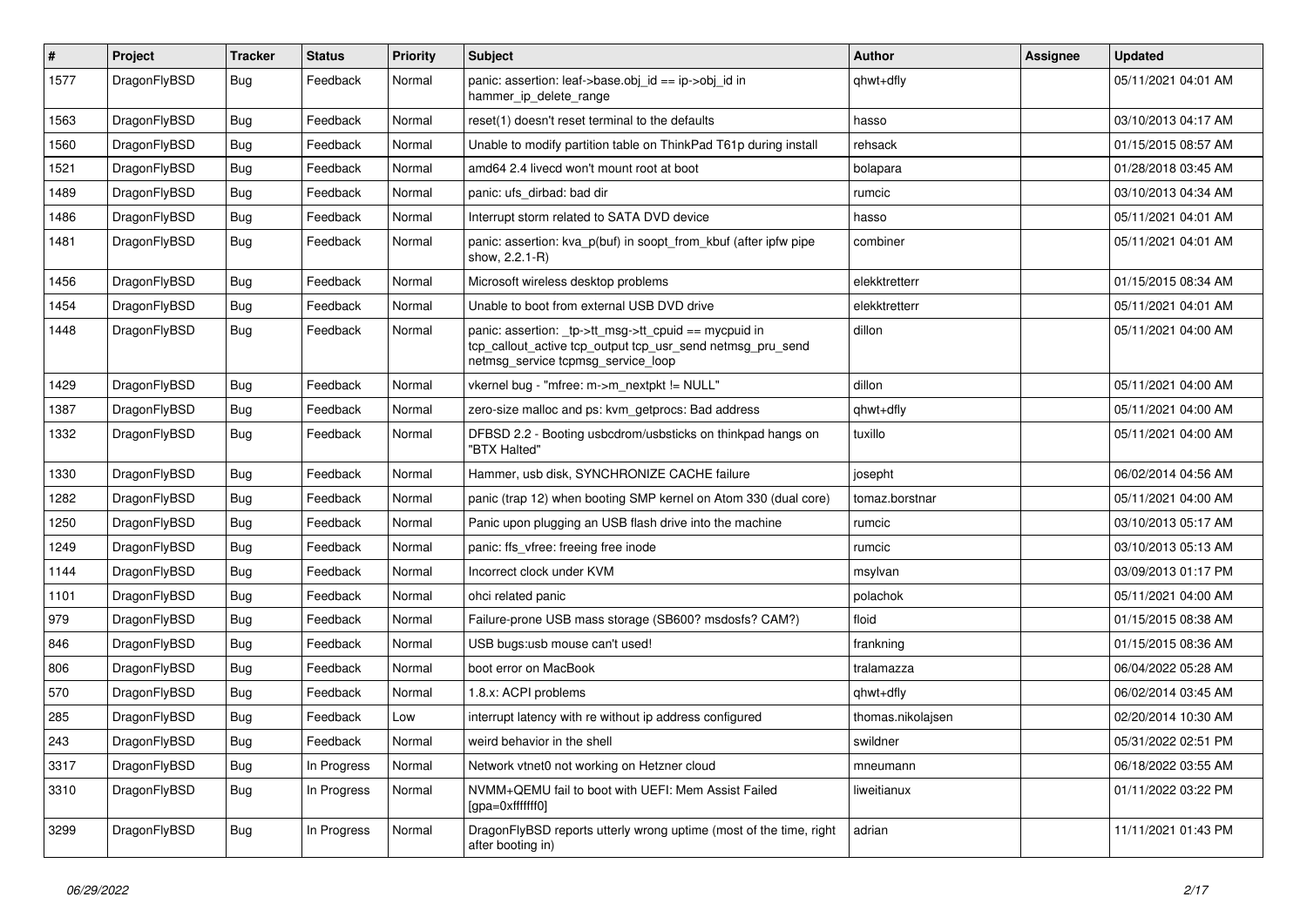| $\vert$ # | Project      | <b>Tracker</b> | <b>Status</b> | <b>Priority</b> | <b>Subject</b>                                                                                            | <b>Author</b>      | Assignee | <b>Updated</b>      |
|-----------|--------------|----------------|---------------|-----------------|-----------------------------------------------------------------------------------------------------------|--------------------|----------|---------------------|
| 3269      | DragonFlyBSD | <b>Bug</b>     | In Progress   | Normal          | Is double-buffer'd buf still required by HAMMER2 ?                                                        | tkusumi            |          | 05/12/2021 04:09 PM |
| 3113      | DragonFlyBSD | <b>Bug</b>     | In Progress   | Urgent          | Booting vKernel fails due being out of swap space                                                         | tcullen            |          | 05/11/2021 04:14 AM |
| 3111      | DragonFlyBSD | <b>Bug</b>     | In Progress   | High            | Mouse lags every second heavily under X11                                                                 | mneumann           |          | 12/12/2017 09:46 PM |
| 3021      | DragonFlyBSD | Bug            | In Progress   | Normal          | sys/dev/drm/i915/i915_gem_stolen.c:115]: (error) Signed integer<br>overflow for expression '65535<<20'    | dcb                |          | 04/11/2017 12:46 PM |
| 3011      | DragonFlyBSD | <b>Bug</b>     | In Progress   | Normal          | dragonfly/sys/dev/netif/re/re.c: suspicious code?                                                         | dcb                |          | 07/29/2017 01:26 AM |
| 2797      | DragonFlyBSD | <b>Bug</b>     | In Progress   | Low             | vkernels with & without machdep.pmap_mmu_optimize                                                         | vellowrabbit2010   |          | 11/27/2021 08:06 AM |
| 2731      | DragonFlyBSD | <b>Bug</b>     | In Progress   | Normal          | Screen full of random colors when starting Xorg with Intel Haswell<br>HD Graphics P4600                   | jkatzmaier         |          | 11/12/2014 04:08 PM |
| 2631      | DragonFlyBSD | Bug            | In Progress   | Low             | Verify library versioning current with full package build and switch it<br>on (after publishing packages) | tuxillo            |          | 05/11/2021 04:06 AM |
| 2499      | DragonFlyBSD | Bug            | In Progress   | Urgent          | DRAGONFLY_3_2 lockd not responding correctly                                                              | Nerzhul            |          | 01/22/2013 12:47 PM |
| 2414      | DragonFlyBSD | Bug            | In Progress   | Normal          | Lenovo S10 acpi freeze (not new)                                                                          | davshao            |          | 05/11/2021 04:13 AM |
| 2360      | DragonFlyBSD | Bug            | In Progress   | Normal          | Wishlist: virtio driver import                                                                            | vsrinivas          |          | 06/04/2022 04:16 AM |
| 2351      | DragonFlyBSD | Bug            | In Progress   | Normal          | DFBSD v3.1.0.579.g44ccf - Stuck during startup, random freezes                                            | tuxillo            |          | 04/24/2012 08:21 AM |
| 2345      | DragonFlyBSD | <b>Bug</b>     | In Progress   | Normal          | DFBSD v3.1.0.457.gd679f - NFS panic on diskless station                                                   | tuxillo            |          | 04/07/2012 05:22 PM |
| 2296      | DragonFlyBSD | <b>Bug</b>     | In Progress   | High            | panic: assertion "m->wire count > 0" failed                                                               | thomas.nikolajsen  |          | 08/30/2012 06:09 AM |
| 2282      | DragonFlyBSD | Bug            | In Progress   | Normal          | gdb segfaults with certain corefiles                                                                      | tuxillo            |          | 01/18/2012 04:40 PM |
| 2013      | DragonFlyBSD | <b>Bug</b>     | In Progress   | Normal          | oversized DMA request loop                                                                                | josepht            |          | 05/11/2021 04:06 AM |
| 1749      | DragonFlyBSD | Bug            | In Progress   | Normal          | HAMMER fsstress panic in hammer_flush_inode_core<br>'ip->flush_state != HAMMER_FST_FLUSH'                 | vsrinivas          |          | 05/11/2021 04:06 AM |
| 1744      | DragonFlyBSD | Bug            | In Progress   | Normal          | HAMMER fsstress panic in hammer setup child callback                                                      | vsrinivas          |          | 05/11/2021 04:05 AM |
| 1669      | DragonFlyBSD | Bug            | In Progress   | Normal          | Drive wont open using button                                                                              | elekktretterr      |          | 02/29/2012 12:05 PM |
| 1661      | DragonFlyBSD | <b>Bug</b>     | In Progress   | Normal          | panic on password entry mount smb filesystem                                                              | vsrinivas          |          | 11/27/2021 08:29 AM |
| 1502      | DragonFlyBSD | Bug            | In Progress   | Normal          | Lock while deleting files from nohistory HAMMER directories                                               | hasso              |          | 03/10/2013 04:28 AM |
| 1398      | DragonFlyBSD | Submit         | In Progress   | Normal          | hdestroy(3) restricts hash key to point to malloc'ed space                                                | Anonymous          |          | 08/20/2021 04:06 PM |
| 1368      | DragonFlyBSD | <b>Bug</b>     | In Progress   | Normal          | suspend signal race?                                                                                      | qhwt+dfly          |          | 05/11/2021 03:51 AM |
| 1336      | DragonFlyBSD | Bug            | In Progress   | Normal          | Still looking for reports of missed directory entries w/ HAMMER                                           | dillon             |          | 05/11/2021 04:00 AM |
| 1307      | DragonFlyBSD | <b>Bug</b>     | In Progress   | Normal          | hammer tid -2 shows unexpected result                                                                     | corecode           |          | 10/18/2016 05:29 PM |
| 1218      | DragonFlyBSD | <b>Bug</b>     | In Progress   | Normal          | panic: assertion: error == 0 in hammer_start_transaction                                                  | rumcic             |          | 05/11/2021 04:00 AM |
| 1181      | DragonFlyBSD | Bug            | In Progress   | Normal          | ACX111 panic                                                                                              | elekktretterr      |          | 05/11/2021 04:00 AM |
| 1148      | DragonFlyBSD | <b>Bug</b>     | In Progress   | Low             | BCM4311 wireless network adapter detected but not functional                                              | archimedes.gaviola |          | 05/11/2021 04:00 AM |
| 884       | DragonFlyBSD | <b>Bug</b>     | In Progress   | High            | Performance/memory problems under filesystem IO load                                                      | hasso              |          | 05/11/2021 03:50 AM |
| 725       | DragonFlyBSD | <b>Bug</b>     | In Progress   | Low             | 'make distribution' fails w/'ro' /usr/obj                                                                 | c.turner           |          | 03/09/2013 01:01 PM |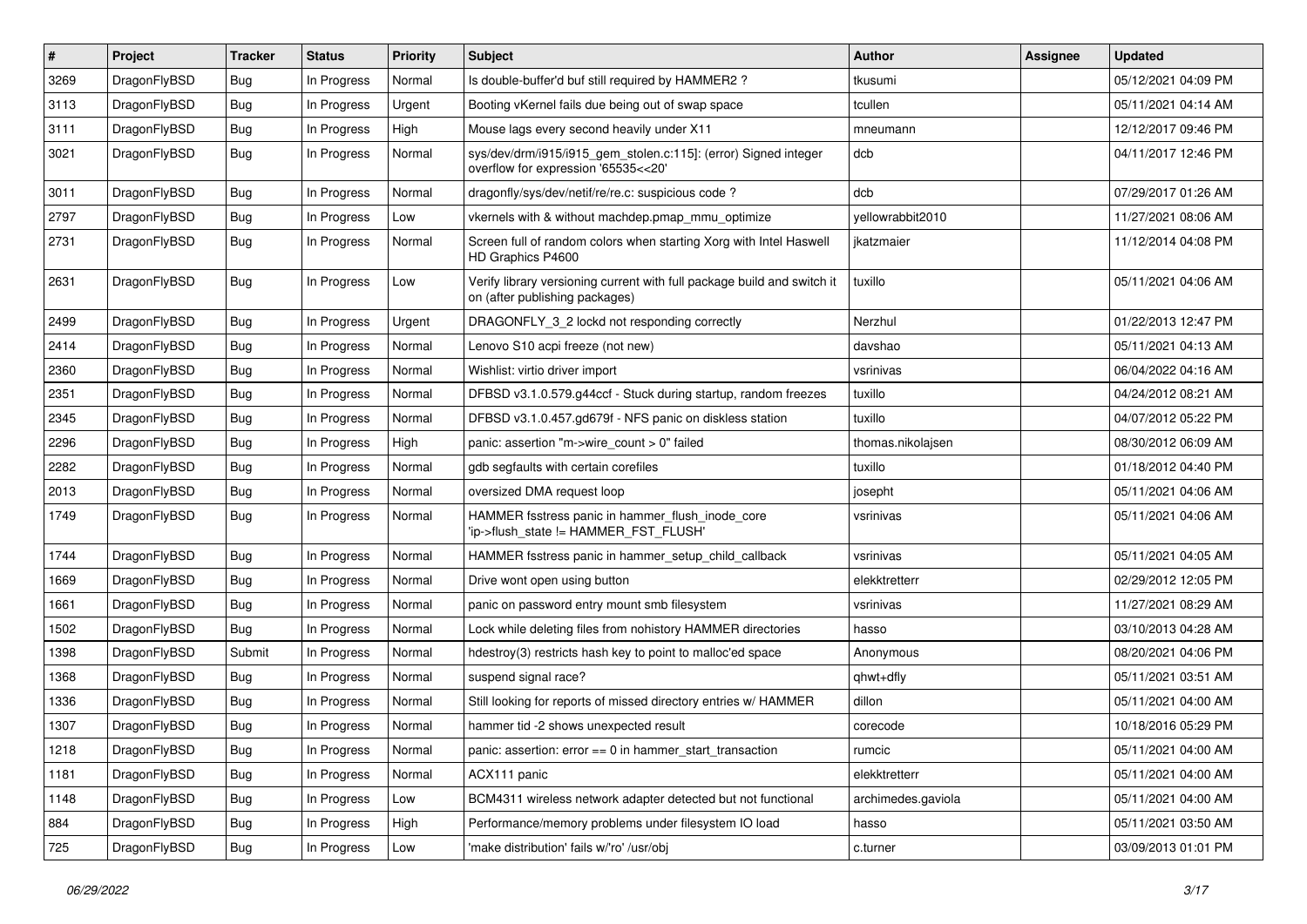| $\pmb{\#}$ | Project      | <b>Tracker</b> | <b>Status</b> | <b>Priority</b> | <b>Subject</b>                                                                                            | Author          | <b>Assignee</b> | <b>Updated</b>      |
|------------|--------------|----------------|---------------|-----------------|-----------------------------------------------------------------------------------------------------------|-----------------|-----------------|---------------------|
| 604        | DragonFlyBSD | Bug            | In Progress   | Normal          | 1.8.1-RELEASE - clock runs fast on mainboard ASUS P5A-B                                                   | yeti            |                 | 05/11/2021 03:55 AM |
| 331        | DragonFlyBSD | Bug            | In Progress   | Normal          | ftpsesame (aka Bridging S01E03)                                                                           | bastyaelvtars   |                 | 03/09/2013 12:28 PM |
| 3316       | DragonFlyBSD | Bug            | New           | Normal          | hammer2_dirent_create() allows creating >1 dirents with the same<br>name                                  | tkusumi         |                 | 06/05/2022 12:35 PM |
| 3313       | DragonFlyBSD | Bug            | New           | Normal          | Can't boot from my live USB at all. The kernel loading process<br>hangs.                                  | rempas          |                 | 06/03/2022 12:16 AM |
| 3312       | DragonFlyBSD | Submit         | New           | Normal          | hammer2: redundant chain modify after chain creation                                                      | tkusumi         |                 | 05/15/2022 01:35 PM |
| 3311       | DragonFlyBSD | Bug            | New           | Low             | TrueCrypt support may cause kernel crash                                                                  | arcade@b1t.name |                 | 04/29/2022 06:19 AM |
| 3302       | DragonFlyBSD | Bug            | <b>New</b>    | Normal          | Will not boot on System76 Lemur Pro (lemp10)                                                              | piecuch         |                 | 11/03/2021 10:21 AM |
| 3301       | DragonFlyBSD | Bug            | <b>New</b>    | Normal          | Gkrellm from the packages is not showing logged in users in main<br>window, logged in users always $== 0$ | adrian          |                 | 01/08/2022 04:24 AM |
| 3300       | DragonFlyBSD | Bug            | New           | Normal          | Running Xvnc from TigerVNC package through the INETD daemon<br>in TCP WAIT mode fails hard                | adrian          |                 | 01/08/2022 04:25 AM |
| 3298       | DragonFlyBSD | Bug            | New           | Normal          | Running "w" and having logged in via XDM through VNC, "w" prints<br>an extra error message                | piecuch         |                 | 10/25/2021 09:16 AM |
| 3284       | DragonFlyBSD | <b>Bug</b>     | <b>New</b>    | Normal          | Wrong towlower() result for U+038A                                                                        | bhaible         |                 | 07/10/2021 03:34 AM |
| 3283       | DragonFlyBSD | Bug            | New           | Normal          | mknodat() cannot create FIFOs                                                                             | bhaible         |                 | 07/10/2021 03:34 AM |
| 3282       | DragonFlyBSD | Bug            | New           | Normal          | unexpected errno value from fopen()                                                                       | bhaible         |                 | 07/10/2021 03:34 AM |
| 3281       | DragonFlyBSD | Bug            | New           | Normal          | Crash after leaving unattended for a while                                                                | bhaible         |                 | 07/10/2021 03:32 AM |
| 3280       | DragonFlyBSD | Bug            | New           | Normal          | KMS console and i915(4) not working in 6.0                                                                | cmusser         |                 | 07/10/2021 03:35 AM |
| 3278       | DragonFlyBSD | <b>Bug</b>     | <b>New</b>    | Normal          | Second screen image is distorted                                                                          | arcade@b1t.name |                 | 07/10/2021 03:36 AM |
| 3276       | DragonFlyBSD | Submit         | New           | Normal          | Add option controlling whether gpt expand expands the last partition<br>(needs testing)                   | falsifian       |                 | 07/10/2021 03:35 AM |
| 3266       | DragonFlyBSD | Bug            | <b>New</b>    | High            | Filesystems broken due to "KKASSERT(count &<br>TOK_COUNTMASK);"                                           | tkusumi         |                 | 03/15/2021 01:21 PM |
| 3252       | DragonFlyBSD | Bug            | <b>New</b>    | Normal          | tcsetattr/tcgetattr set errno incorrectly on non-TTY                                                      | tonyc           |                 | 10/26/2020 09:34 PM |
| 3249       | DragonFlyBSD | Bug            | <b>New</b>    | Normal          | HAMMER2 fsync(2) not working properly                                                                     | tkusumi         |                 | 09/21/2020 07:07 AM |
| 3247       | DragonFlyBSD | <b>Bug</b>     | New           | Normal          | Kernel panic doing nothing much                                                                           | phma            |                 | 09/12/2020 11:40 PM |
| 3246       | DragonFlyBSD | Bug            | <b>New</b>    | Normal          | HAMMER2 unable to handle ENOSPC properly                                                                  | tkusumi         |                 | 09/04/2020 11:11 AM |
| 3245       | DragonFlyBSD | <b>Bug</b>     | New           | Normal          | panic: free: guard1x fail, i915 load from loader.conf                                                     | polachok        |                 | 08/21/2020 10:36 AM |
| 3243       | DragonFlyBSD | Bug            | New           | Normal          | SMART status not reported properly for SSD disks                                                          | daftaupe        |                 | 09/09/2020 11:03 PM |
| 3240       | DragonFlyBSD | Bug            | New           | High            | compile error because of openssl with /usr/dports/security/rhash for<br>mysql 8 install                   | UlasSAYGIN      |                 | 06/04/2020 08:05 AM |
| 3239       | DragonFlyBSD | Bug            | New           | Normal          | unable to SIGKILL glitched emacs                                                                          | piecuch         |                 | 05/26/2020 03:30 AM |
| 3238       | DragonFlyBSD | Bug            | New           | Normal          | race conditions when printing from vkernel console                                                        | piecuch         |                 | 05/19/2020 02:50 PM |
| 3235       | DragonFlyBSD | Bug            | New           | Normal          | Kernel panic in devfs_vnops.c                                                                             | mneumann        |                 | 04/28/2020 07:00 AM |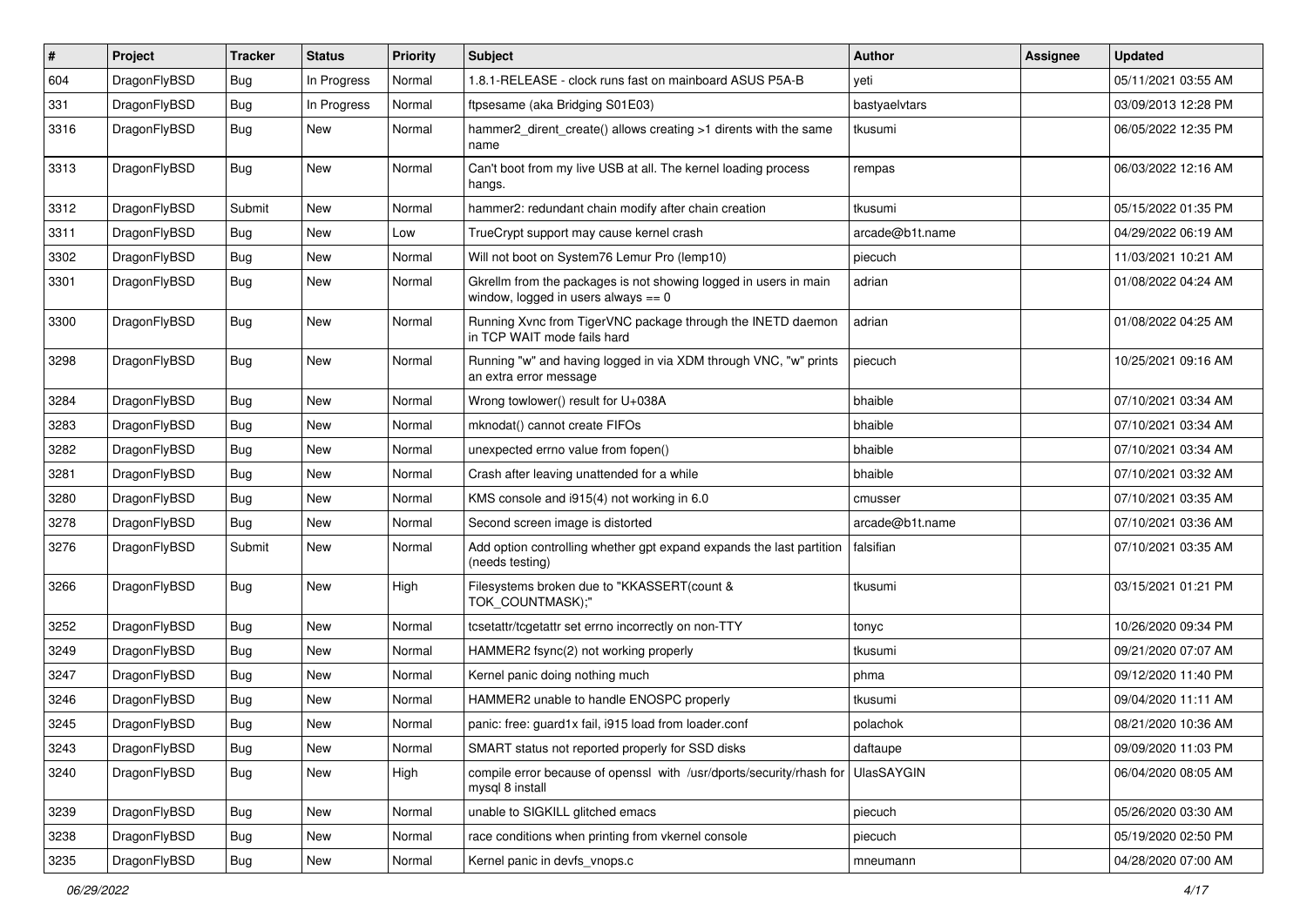| $\pmb{\#}$ | Project      | <b>Tracker</b> | <b>Status</b> | <b>Priority</b> | Subject                                                                                                                                                     | <b>Author</b>     | Assignee | <b>Updated</b>      |
|------------|--------------|----------------|---------------|-----------------|-------------------------------------------------------------------------------------------------------------------------------------------------------------|-------------------|----------|---------------------|
| 3231       | DragonFlyBSD | Bug            | <b>New</b>    | Normal          | wifi drops on 5.8                                                                                                                                           | tse               |          | 04/06/2020 05:08 AM |
| 3228       | DragonFlyBSD | Bug            | <b>New</b>    | Low             | pfi kif unref: state refcount $\leq$ 0 in dmesg                                                                                                             | justin            |          | 03/05/2021 06:39 AM |
| 3227       | DragonFlyBSD | Submit         | <b>New</b>    | Normal          | Add HAMMER2 instructions in the installation medium README                                                                                                  | daftaupe          |          | 03/26/2020 03:34 PM |
| 3226       | DragonFlyBSD | Bug            | <b>New</b>    | Normal          | Xorg freezes in vm: thread stuck in "objtrm1"                                                                                                               | peeter            |          | 04/08/2020 02:10 AM |
| 3225       | DragonFlyBSD | Bug            | <b>New</b>    | Normal          | nfsd freeze when using gemu                                                                                                                                 | tse               |          | 03/17/2020 11:52 AM |
| 3224       | DragonFlyBSD | Bug            | New           | Normal          | Kernel panic when trying to ping6                                                                                                                           | zhtw              |          | 03/08/2020 08:55 AM |
| 3222       | DragonFlyBSD | Bug            | <b>New</b>    | Normal          | gcc - undefined reference to '__atomic_load' (missing libatomic?)                                                                                           | mneumann          |          | 02/08/2020 02:45 AM |
| 3219       | DragonFlyBSD | Bug            | <b>New</b>    | Normal          | x11/xorg port can not be build                                                                                                                              | <b>UlasSAYGIN</b> |          | 03/31/2020 08:57 AM |
| 3218       | DragonFlyBSD | <b>Bug</b>     | <b>New</b>    | Normal          | Kernel panics are not sent to comconsole when booted over EFI                                                                                               | mqudsi            |          | 12/02/2019 08:52 PM |
| 3217       | DragonFlyBSD | Bug            | New           | Normal          | rescue tools: make install fails if rescue folder doesn't exist                                                                                             | t dfbsd           |          | 11/27/2019 08:16 PM |
| 3215       | DragonFlyBSD | Bug            | <b>New</b>    | Normal          | Hang in todrain(3) after write(3)                                                                                                                           | noloader          |          | 11/25/2019 03:08 PM |
| 3209       | DragonFlyBSD | Bug            | <b>New</b>    | Normal          | svc has some minor bugs                                                                                                                                     | arcade@b1t.name   |          | 10/24/2019 09:08 AM |
| 3208       | DragonFlyBSD | Bug            | <b>New</b>    | Normal          | Crash related to nfsd                                                                                                                                       | tse               |          | 06/11/2020 05:52 AM |
| 3206       | DragonFlyBSD | Submit         | <b>New</b>    | Normal          | update psm/kbd to FreeBSD 12.0 code                                                                                                                         | htse              |          | 10/05/2019 03:49 PM |
| 3201       | DragonFlyBSD | Submit         | <b>New</b>    | Normal          | Fixes make search display                                                                                                                                   | htse              |          | 08/20/2021 04:02 PM |
| 3199       | DragonFlyBSD | Bug            | <b>New</b>    | Normal          | PFS label not found panic                                                                                                                                   | tse               |          | 08/21/2019 03:51 AM |
| 3197       | DragonFlyBSD | Bug            | <b>New</b>    | Normal          | DragonFly upgrades                                                                                                                                          | tse               |          | 04/18/2020 04:18 PM |
| 3196       | DragonFlyBSD | Bug            | <b>New</b>    | Normal          | test issue after redmine upgrade (2)                                                                                                                        | tuxillo           |          | 07/05/2019 04:33 AM |
| 3194       | DragonFlyBSD | Bug            | New           | High            | Hammer kernel crash on mirror-stream of PFS after upgrade<br>(assertion "cursor->flags &<br>HAMMER_CURSOR_ITERATE_CHECK" failed in<br>hammer_btree_iterate) | Anonymous         |          | 06/29/2019 01:32 PM |
| 3189       | DragonFlyBSD | Bug            | <b>New</b>    | Normal          | Allow DragonFly Mail Agent to accept an alternate config via<br>command line switch                                                                         | iang              |          | 08/16/2021 12:42 AM |
| 3184       | DragonFlyBSD | Bug            | <b>New</b>    | Normal          | tsleep(9) return value when PCATCH specified                                                                                                                | tkusumi           |          | 04/03/2019 06:49 AM |
| 3170       | DragonFlyBSD | Bug            | New           | Normal          | repeatable nfsd crash                                                                                                                                       | tse               |          | 06/11/2020 05:52 AM |
| 3165       | DragonFlyBSD | Bug            | <b>New</b>    | Normal          | Looping at boot time                                                                                                                                        | gop               |          | 12/28/2018 01:04 PM |
| 3157       | DragonFlyBSD | Bug            | New           | Normal          | TP-Link UE300 not working in 5.2-RELEASE                                                                                                                    | tuxillo           |          | 11/15/2018 02:08 PM |
| 3147       | DragonFlyBSD | Submit         | New           | Normal          | Enable headless installation                                                                                                                                | ddegroot          |          | 10/09/2018 01:25 PM |
| 3143       | DragonFlyBSD | <b>Bug</b>     | New           | Normal          | assertion "0" failed in hammer2_inode_xop_chain_sync                                                                                                        | cbin              |          | 07/18/2018 12:50 PM |
| 3142       | DragonFlyBSD | Submit         | New           | Normal          | lib/libdmsg: Unbreak using new API EVP_CIPHER_CTX_new()                                                                                                     | tkusumi           |          | 07/08/2018 04:18 AM |
| 3141       | DragonFlyBSD | <b>Bug</b>     | New           | Normal          | dhclient blocks boot process                                                                                                                                | rowo              |          | 12/16/2018 11:01 AM |
| 3139       | DragonFlyBSD | <b>Bug</b>     | New           | Normal          | USB Mouse Does Not Work in DragonflyBSD guest on VirtualBox                                                                                                 | chiguy1256        |          | 06/24/2018 10:14 PM |
| 3135       | DragonFlyBSD | Submit         | New           | Normal          | Add EVFILT_RECV and EVFILT_SEND                                                                                                                             | tautolog          |          | 05/25/2018 09:59 PM |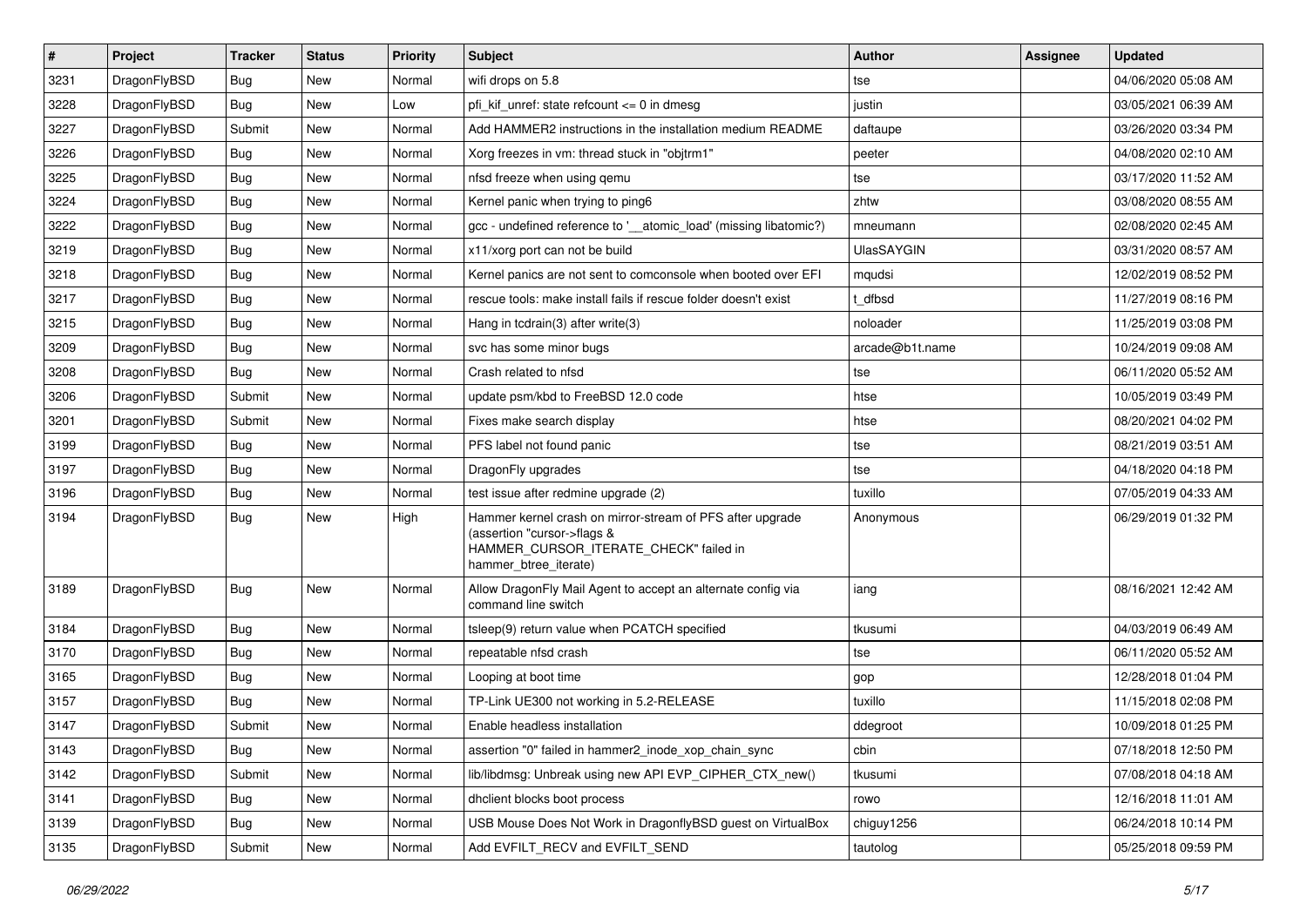| $\vert$ # | Project      | <b>Tracker</b> | <b>Status</b> | <b>Priority</b> | <b>Subject</b>                                                                                          | <b>Author</b>          | Assignee | <b>Updated</b>      |
|-----------|--------------|----------------|---------------|-----------------|---------------------------------------------------------------------------------------------------------|------------------------|----------|---------------------|
| 3134      | DragonFlyBSD | <b>Bug</b>     | New           | Normal          | RFC 3021 (/31 networks) appear to be unsupported                                                        | jailbird               |          | 05/16/2018 11:03 PM |
| 3132      | DragonFlyBSD | Bug            | New           | Low             | unifdef mined                                                                                           | bcallah                |          | 04/26/2018 08:34 PM |
| 3129      | DragonFlyBSD | Bug            | New           | High            | Kernel panic with 5.2.0 on A2SDi-4C-HLN4F                                                               | stateless              |          | 04/24/2018 12:50 AM |
| 3124      | DragonFlyBSD | Bug            | New           | High            | DragonFlyBSD 5.0.2 with Hammer2 with UEFI install doesn't boot                                          | wiesl                  |          | 06/18/2019 05:07 AM |
| 3120      | DragonFlyBSD | Bug            | <b>New</b>    | Normal          | Intel AC 8260 firmware does not load                                                                    | Vintodrimmer           |          | 08/28/2018 03:30 AM |
| 3117      | DragonFlyBSD | Bug            | <b>New</b>    | Normal          | Problem with colours if "intel" video-driver used                                                       | dpostolov              |          | 01/07/2018 11:35 PM |
| 3116      | DragonFlyBSD | Bug            | New           | Normal          | da0 detects on very big volume if to _remove_ usb install stick and<br>reboot on Intel NUC5PPYH         | dpostolov              |          | 01/07/2018 09:40 PM |
| 3110      | DragonFlyBSD | Bug            | <b>New</b>    | Normal          | crash with ipfw3 under load                                                                             | bnegre82               |          | 12/09/2017 06:22 AM |
| 3107      | DragonFlyBSD | Bug            | <b>New</b>    | Low             | ACPI interrupt storm when loading i915 on Lenovo T460                                                   | oyvinht                |          | 07/15/2020 07:01 AM |
| 3101      | DragonFlyBSD | Bug            | New           | Low             | PFI CGI install not working in dragonflybsd 5.0.1 USB install                                           | bnegre82               |          | 05/11/2021 04:14 AM |
| 3076      | DragonFlyBSD | Bug            | New           | Normal          | sys/dev/netif/ig_hal/e1000_ich8lan.c:1594: sanity checking mixup?                                       | dcb                    |          | 10/11/2017 01:58 AM |
| 3052      | DragonFlyBSD | Bug            | <b>New</b>    | Normal          | panic DragonFly v4.8.1-RELEASE by mounting a malformed NTFS<br>image [64.000]                           | open.source@ribose.com |          | 08/14/2017 03:22 AM |
| 3051      | DragonFlyBSD | <b>Bug</b>     | New           | Normal          | panic DragonFly v4.8.1-RELEASE by mounting a malformed NTFS<br>image [12.000]                           | open.source@ribose.com |          | 08/14/2017 03:20 AM |
| 3049      | DragonFlyBSD | <b>Bug</b>     | New           | Normal          | panic DragonFly v4.8.1-RELEASE by mounting a malformed<br>msdosfs image [12.128]                        | open.source@ribose.com |          | 08/14/2017 02:53 AM |
| 3047      | DragonFlyBSD | <b>Bug</b>     | <b>New</b>    | Normal          | HAMMER critical write error                                                                             | samuel                 |          | 06/19/2019 09:50 AM |
| 3041      | DragonFlyBSD | Submit         | New           | Normal          | firmware: Remove embedding of multiple images in one module.                                            | Anonymous              |          | 12/25/2020 02:15 AM |
| 3036      | DragonFlyBSD | <b>Bug</b>     | <b>New</b>    | Normal          | panic in icmp_redirect_start() ASSERT_IN_NETISR(0)                                                      | tautolog               |          | 05/11/2017 07:27 PM |
| 3035      | DragonFlyBSD | <b>Bug</b>     | New           | Normal          | panic: assertion "cpu >= 0 && cpu < ncpus" failed in netisr_cpuport<br>at /usr/src/sys/net/netisr2.h:87 | masu                   |          | 05/11/2017 01:24 AM |
| 3029      | DragonFlyBSD | <b>Bug</b>     | New           | Normal          | Running DflyBSD 4.8 on FreeBSD bhyve as a guest                                                         | iron                   |          | 05/13/2022 04:33 AM |
| 3025      | DragonFlyBSD | <b>Bug</b>     | New           | Normal          | sys/dev/powermng/powernow/powernow.c:284: bad comparison?                                               | dcb                    |          | 09/23/2017 07:45 AM |
| 3024      | DragonFlyBSD | <b>Bug</b>     | <b>New</b>    | Low             | sys/dev/netif/wi/if_wi.c:1090]: (style) Redundant condition                                             | dcb                    |          | 04/11/2017 11:56 AM |
| 3022      | DragonFlyBSD | <b>Bug</b>     | New           | Normal          | sys/dev/netif/ath/ath/if_ath.c:2142: strange bitmask?                                                   | dcb                    |          | 04/11/2017 11:49 AM |
| 3018      | DragonFlyBSD | <b>Bug</b>     | New           | Normal          | sys/bus/u4b/wlan/if_run.c:5464]: (style) Redundant condition                                            | dcb                    |          | 04/11/2017 11:26 AM |
| 3006      | DragonFlyBSD | <b>Bug</b>     | New           | Normal          | boot0cfg: panic in kern_udev.c in function _udev_dict_set_cstr when<br>installing in VirtualBox         | MichiGreat             |          | 04/01/2017 02:22 PM |
| 2994      | DragonFlyBSD | <b>Bug</b>     | New           | Normal          | Intermittent boot hangs after git: hammer - HAMMER Version 7                                            | davshao                |          | 03/30/2017 02:06 PM |
| 2972      | DragonFlyBSD | Bug            | New           | Normal          | ipfw3 "deny to me" does not work correctly                                                              | mneumann               |          | 12/27/2016 12:11 PM |
| 2970      | DragonFlyBSD | Bug            | New           | Normal          | kernel 4.7: "Is -I" causes panic on UDF filesystem: "bgetvp -<br>overlapping buffer"                    | peeter                 |          | 12/21/2016 02:46 AM |
| 2936      | DragonFlyBSD | <b>Bug</b>     | New           | Normal          | loader.efi crashes while loading kernel                                                                 | spaceille              |          | 08/20/2016 06:17 AM |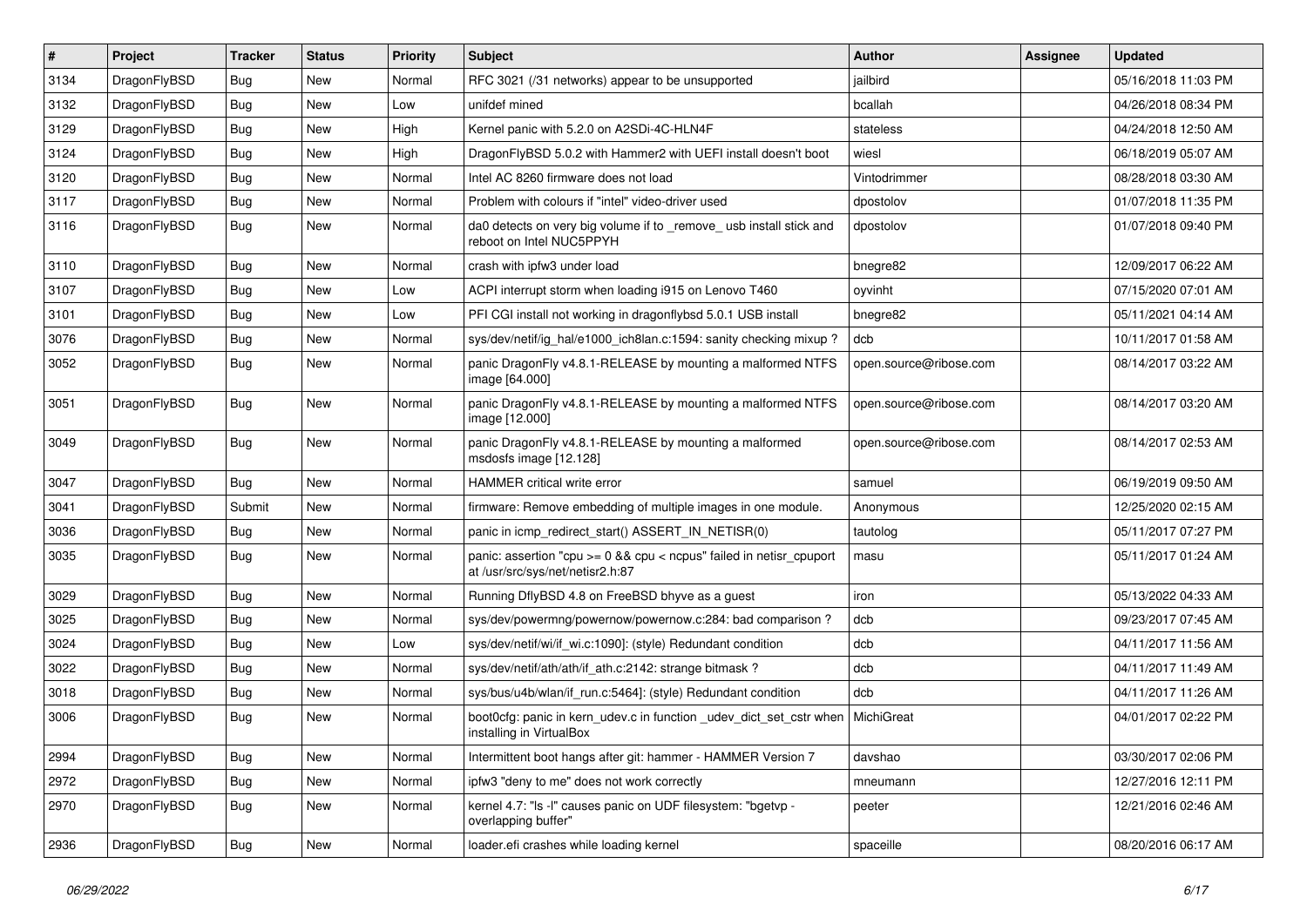| $\vert$ # | Project      | <b>Tracker</b> | <b>Status</b> | <b>Priority</b> | <b>Subject</b>                                                                                                       | <b>Author</b>    | <b>Assignee</b> | <b>Updated</b>      |
|-----------|--------------|----------------|---------------|-----------------|----------------------------------------------------------------------------------------------------------------------|------------------|-----------------|---------------------|
| 2933      | DragonFlyBSD | Submit         | <b>New</b>    | Normal          | Remove unix domain socket support from cat(1)                                                                        | sevan            |                 | 08/01/2016 08:10 PM |
| 2931      | DragonFlyBSD | Bug            | <b>New</b>    | Low             | 'gdb' of 'vkernel' unable to print backtrace                                                                         | tofergus         |                 | 07/26/2016 01:51 PM |
| 2930      | DragonFlyBSD | <b>Bug</b>     | <b>New</b>    | High            | 'objcache' causes panic during 'nfs_readdir'                                                                         | tofergus         |                 | 07/26/2016 01:09 PM |
| 2924      | DragonFlyBSD | Bug            | New           | Normal          | cat -v fails to tag characters in extended table with M- prefix with<br>some locales                                 | sevan            |                 | 07/11/2016 07:18 AM |
| 2921      | DragonFlyBSD | Submit         | <b>New</b>    | Normal          | Allow moused to accept userland mouse events                                                                         | tautolog         |                 | 05/11/2021 04:08 AM |
| 2917      | DragonFlyBSD | Bug            | <b>New</b>    | Normal          | da8: reading primary partition table: error accessing offset<br>000000000000 for 512                                 | liweitianux      |                 | 05/11/2021 08:43 PM |
| 2915      | DragonFlyBSD | <b>Bug</b>     | <b>New</b>    | High            | Hammer mirror-copy problem                                                                                           | dfbsd            |                 | 08/25/2016 05:28 AM |
| 2898      | DragonFlyBSD | Bug            | <b>New</b>    | Normal          | <b>HAMMER</b> panic                                                                                                  | pavalos          |                 | 11/03/2018 07:05 AM |
| 2892      | DragonFlyBSD | <b>Bug</b>     | <b>New</b>    | Normal          | swap_pager:indefinite wait bufferf error                                                                             | lhmwzy           |                 | 02/21/2016 10:32 PM |
| 2891      | DragonFlyBSD | Bug            | <b>New</b>    | Normal          | Kernel panic in IEEE802.11 related code                                                                              | shamaz           |                 | 05/29/2016 05:49 PM |
| 2890      | DragonFlyBSD | <b>Bug</b>     | <b>New</b>    | Normal          | not able to boot usb installer on Toshiba Chromebook 2                                                               | johnnywhishbone  |                 | 02/22/2016 03:42 AM |
| 2887      | DragonFlyBSD | Bug            | New           | Low             | Missing extattr_namespace_to_string and<br>extattr_string_to_namespace functions                                     | rubenk           |                 | 02/06/2016 05:09 AM |
| 2886      | DragonFlyBSD | <b>Bug</b>     | <b>New</b>    | Normal          | dragonfly mail agent: sending a testmail causes high system load                                                     | worf             |                 | 02/05/2016 05:53 AM |
| 2882      | DragonFlyBSD | <b>Bug</b>     | <b>New</b>    | Low             | bridge sends packets from individual interfaces                                                                      | arcade@b1t.name  |                 | 01/09/2016 12:43 PM |
| 2881      | DragonFlyBSD | Bug            | <b>New</b>    | Normal          | Pulseaudio hangs/resets system when starting X11                                                                     | mneumann         |                 | 01/09/2016 03:08 AM |
| 2878      | DragonFlyBSD | Bug            | <b>New</b>    | Low             | [fix] CCVER problem when using clang and cpu extensions<br>(intrinsics)                                              | arcade@b1t.name  |                 | 06/24/2016 04:25 AM |
| 2877      | DragonFlyBSD | <b>Bug</b>     | <b>New</b>    | Low             | sed fails when working with UTF-8 locale and non-UTF symbols                                                         | arcade@b1t.name  |                 | 12/30/2015 11:20 AM |
| 2874      | DragonFlyBSD | <b>Bug</b>     | <b>New</b>    | Normal          | make world DESTDIR=/emptydir fails                                                                                   | pascii           |                 | 12/25/2015 07:04 AM |
| 2863      | DragonFlyBSD | Bug            | <b>New</b>    | Normal          | HAMMER synch tid is zero                                                                                             | shamaz           |                 | 12/12/2015 11:24 PM |
| 2859      | DragonFlyBSD | Bug            | New           | Low             | Installer configuration menu always highlights "Select timezone", no<br>matter which step was last completed.        | cgag             |                 | 12/02/2015 01:54 PM |
| 2858      | DragonFlyBSD | Bug            | <b>New</b>    | Low             | Installer "Local or UTC" question should have "No" selected by<br>default.                                           | cgag             |                 | 12/02/2015 01:18 PM |
| 2857      | DragonFlyBSD | Bug            | <b>New</b>    | Normal          | hammer stalls via bitcoin-gt                                                                                         | tkusumi          |                 | 11/30/2015 06:52 AM |
| 2852      | DragonFlyBSD | <b>Bug</b>     | <b>New</b>    | Normal          | Hammer File System - hangs on undo during system boot / mount -<br>will not recover on DragonFlyBSD newer than 3.6.0 | abale            |                 | 05/11/2021 04:07 AM |
| 2840      | DragonFlyBSD | <b>Bug</b>     | New           | Normal          | wrong voltage is reported                                                                                            | yellowrabbit2010 |                 | 09/11/2015 06:09 PM |
| 2835      | DragonFlyBSD | <b>Bug</b>     | New           | Normal          | /usr/include/c++/5.0/bits/c++locale.h likes<br>POSIX_C_SOURCE>=200809                                                | davshao          |                 | 11/18/2015 03:40 AM |
| 2820      | DragonFlyBSD | <b>Bug</b>     | New           | Normal          | TP-Link USB Wi-Fi adapter cannot be reattached to the system                                                         | shamaz           |                 | 05/22/2015 09:45 PM |
| 2816      | DragonFlyBSD | <b>Bug</b>     | New           | Normal          | A multitasking process being debugged can get stuck                                                                  | phma             |                 | 05/19/2015 03:57 AM |
| 2812      | DragonFlyBSD | Bug            | New           | Normal          | Panic on Intel DE3815TYKHE                                                                                           | tmorp            |                 | 05/14/2015 03:14 PM |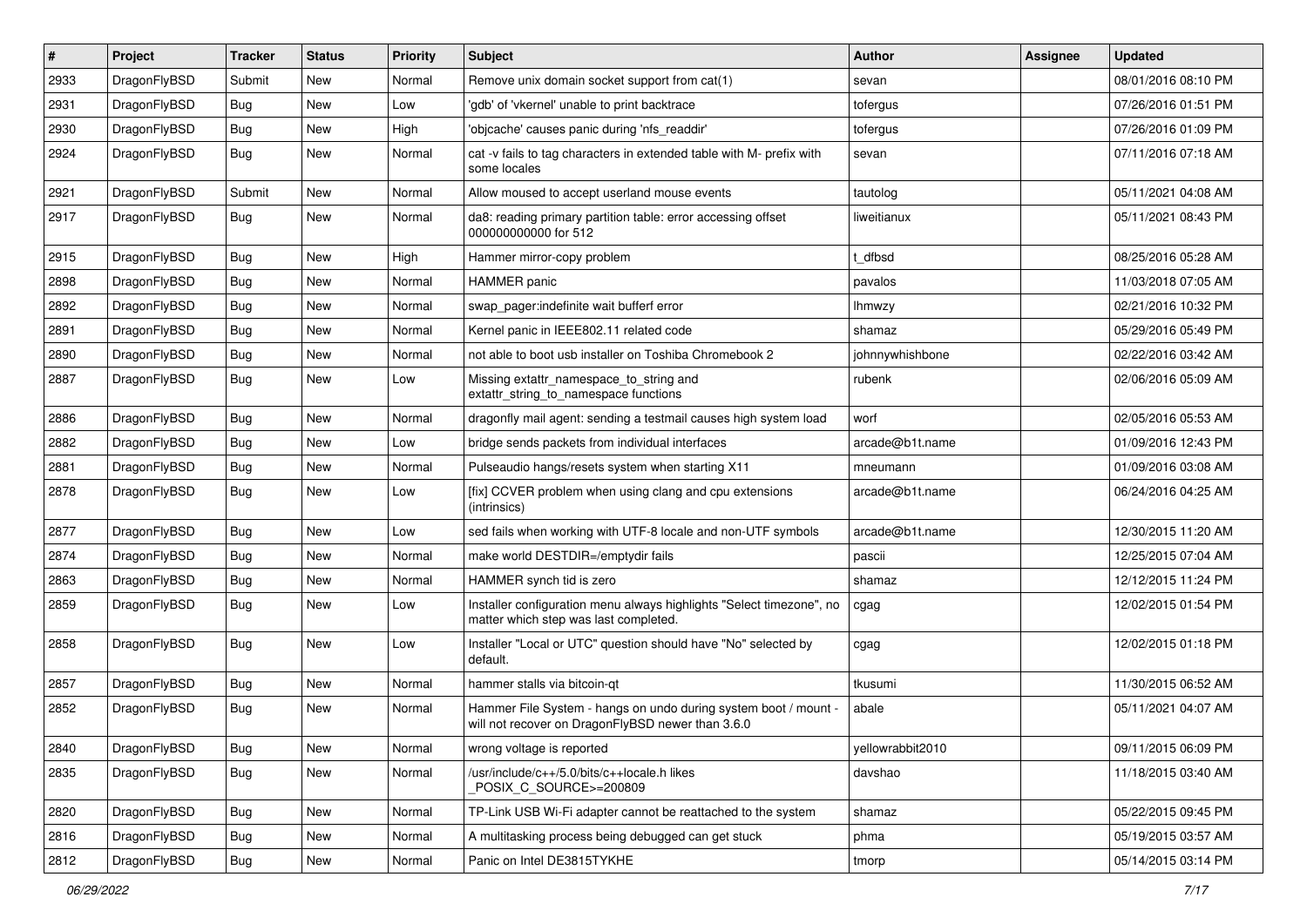| $\sharp$ | Project      | <b>Tracker</b> | <b>Status</b> | <b>Priority</b> | <b>Subject</b>                                                                                   | <b>Author</b> | Assignee | <b>Updated</b>      |
|----------|--------------|----------------|---------------|-----------------|--------------------------------------------------------------------------------------------------|---------------|----------|---------------------|
| 2809     | DragonFlyBSD | <b>Bug</b>     | New           | Normal          | hammer mirror-stream                                                                             | masu          |          | 04/10/2015 12:33 AM |
| 2808     | DragonFlyBSD | <b>Bug</b>     | <b>New</b>    | Normal          | X freeze by switching between X and VT - results in black screen                                 | lukesky333    |          | 05/11/2021 03:55 AM |
| 2806     | DragonFlyBSD | <b>Bug</b>     | <b>New</b>    | Normal          | failed to configure a link-local address on ath0 (errno = 22)                                    | Chingyuan     |          | 05/25/2021 01:00 AM |
| 2803     | DragonFlyBSD | <b>Bug</b>     | <b>New</b>    | Normal          | HAMMER: Warning: UNDO area too small!                                                            | ftigeot       |          | 03/11/2015 03:42 PM |
| 2802     | DragonFlyBSD | <b>Bug</b>     | <b>New</b>    | Normal          | USB Wifi urtwn0 crash from cd boot                                                               | opvalues      |          | 03/10/2015 01:07 AM |
| 2799     | DragonFlyBSD | <b>Bug</b>     | <b>New</b>    | Normal          | Fatal trap 12 caused by moused(8) -p/dev/cual0                                                   | opvalues      |          | 03/04/2015 11:01 PM |
| 2790     | DragonFlyBSD | Submit         | New           | Low             | filedesc softrefs increment code factoring                                                       | dclink        |          | 02/21/2015 04:00 AM |
| 2788     | DragonFlyBSD | Bug            | New           | Normal          | ioctl GSLICEINFO: Not working for vnode slice                                                    | mneumann      |          | 02/12/2015 07:49 AM |
| 2738     | DragonFlyBSD | <b>Bug</b>     | New           | Normal          | Hammer: Strange behavior when trying to recover old version of<br>moved file                     | roland        |          | 11/20/2014 08:02 AM |
| 2736     | DragonFlyBSD | <b>Bug</b>     | <b>New</b>    | High            | kernel panics on acpi_timer_probe function                                                       | cnb           |          | 05/11/2021 03:55 AM |
| 2735     | DragonFlyBSD | <b>Bug</b>     | New           | Urgent          | iwn panics SYSSASSERT                                                                            | cnb           |          | 05/11/2021 03:55 AM |
| 2712     | DragonFlyBSD | <b>Bug</b>     | <b>New</b>    | Normal          | connect(2) returns EINVAL when retrying after ECONNREFUSED                                       | jorisgio      |          | 08/14/2014 05:31 PM |
| 2708     | DragonFlyBSD | <b>Bug</b>     | <b>New</b>    | Normal          | unable to send TCP nor UDP on age(4) interface                                                   | dermiste      |          | 05/11/2021 03:54 AM |
| 2688     | DragonFlyBSD | <b>Bug</b>     | New           | Normal          | 67613368bdda7 Fix wrong checks for U4B presence Asrock Z77M<br>difficulty detecting USB keyboard | davshao       |          | 06/28/2014 07:08 PM |
| 2687     | DragonFlyBSD | <b>Bug</b>     | New           | Normal          | natacontrol software RAID in installer                                                           | csmelosky     |          | 06/22/2014 12:03 PM |
| 2680     | DragonFlyBSD | <b>Bug</b>     | <b>New</b>    | Low             | boot0cfg update makes box unbootable                                                             | herrgard      |          | 06/10/2014 06:02 AM |
| 2675     | DragonFlyBSD | <b>Bug</b>     | <b>New</b>    | Low             | Ultimate N WiFi Link 5300 get iwn_intr: fatal firmware error on 5GHz                             | revuwa        |          | 05/11/2021 04:07 AM |
| 2674     | DragonFlyBSD | <b>Bug</b>     | New           | Normal          | <b>GPT Support</b>                                                                               | ftigeot       |          | 12/28/2015 02:54 PM |
| 2657     | DragonFlyBSD | <b>Bug</b>     | <b>New</b>    | High            | Needs acl to migrate our servers                                                                 | ferney        |          | 03/31/2014 11:37 AM |
| 2652     | DragonFlyBSD | <b>Bug</b>     | <b>New</b>    | Normal          | 189a0ff3761b47  ix: Implement MSI-X support locks up Lenovo<br>S10 Intel Atom n270               | davshao       |          | 05/14/2014 01:55 AM |
| 2647     | DragonFlyBSD | <b>Bug</b>     | <b>New</b>    | Normal          | HAMMER panic on 3.6.0                                                                            | tuxillo       |          | 05/11/2021 03:54 AM |
| 2645     | DragonFlyBSD | <b>Bug</b>     | New           | Normal          | panic with dsched fq and ioprio                                                                  | jyoung15      |          | 02/20/2014 07:29 AM |
| 2641     | DragonFlyBSD | <b>Bug</b>     | <b>New</b>    | Normal          | Panic when loading natapci as module                                                             | tuxillo       |          | 05/11/2021 03:54 AM |
| 2630     | DragonFlyBSD | <b>Bug</b>     | New           | Normal          | Bring in latest iconv fixes from FreeBSD10 as well as csmapper<br>updates                        | tuxillo       |          | 05/11/2021 03:54 AM |
| 2629     | DragonFlyBSD | <b>Bug</b>     | New           | Normal          | Replace gcc44 with llvm34, clang34, and libc++                                                   | tuxillo       |          | 06/02/2014 02:30 PM |
| 2626     | DragonFlyBSD | <b>Bug</b>     | New           | Normal          | iwn driver drops with error: "firmware error 'iwn_intr: fatal firmware<br>error"                 | rodyaj        |          | 01/09/2014 05:50 AM |
| 2622     | DragonFlyBSD | <b>Bug</b>     | New           | Normal          | VAIO FIT15E fn keys support                                                                      | nonsolosoft   |          | 12/31/2013 01:31 AM |
| 2621     | DragonFlyBSD | <b>Bug</b>     | <b>New</b>    | Normal          | core dump using cdrom                                                                            | nonsolosoft   |          | 12/27/2013 12:43 AM |
| 2620     | DragonFlyBSD | <b>Bug</b>     | New           | Normal          | moused problem                                                                                   | FilippoMo     |          | 12/20/2013 10:32 AM |
| 2619     | DragonFlyBSD | <b>Bug</b>     | New           | Normal          | DragonFly 3.6 can't be installed on a 6TB volume                                                 | ftigeot       |          | 02/23/2014 11:55 PM |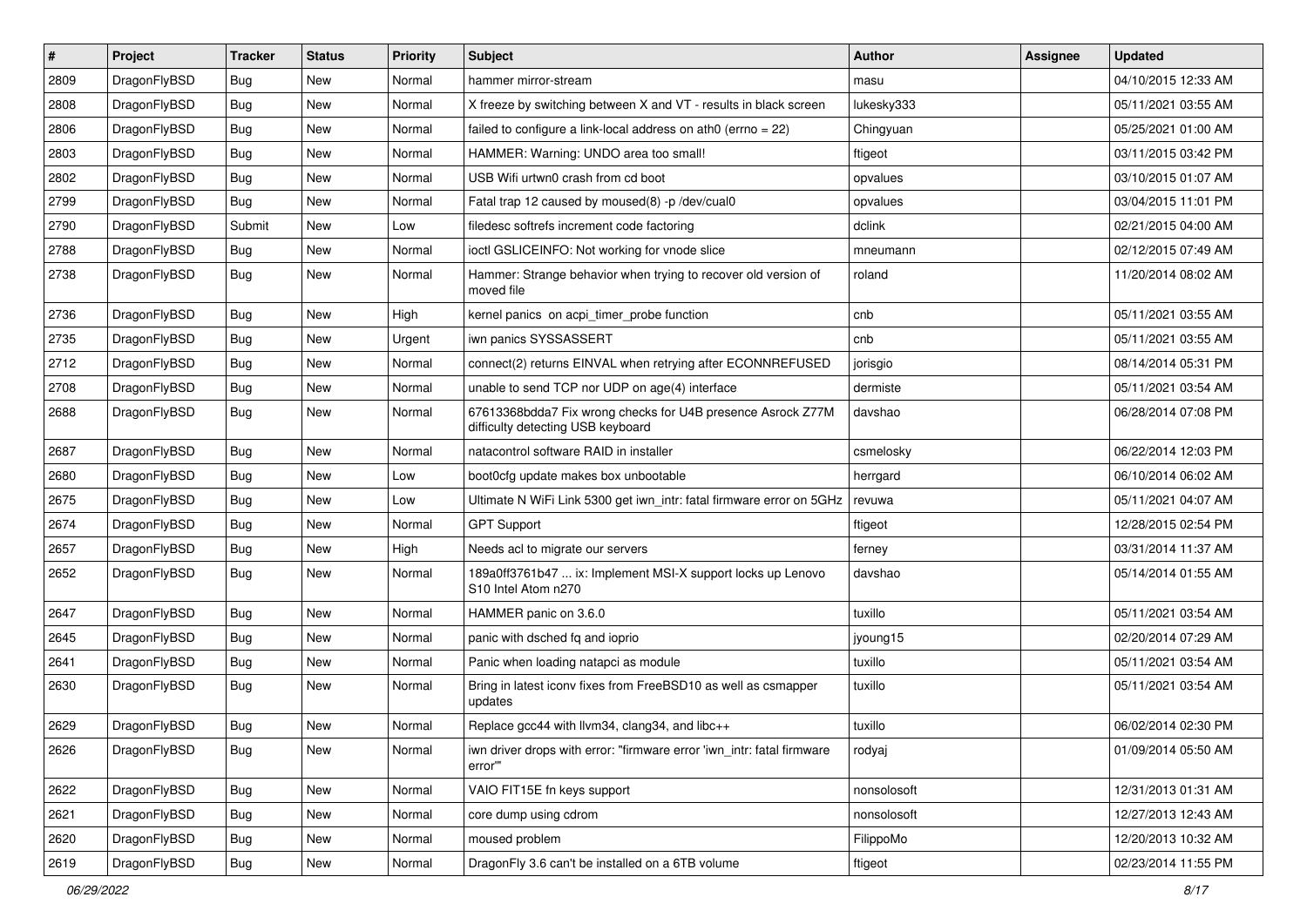| $\vert$ # | Project      | <b>Tracker</b> | <b>Status</b> | <b>Priority</b> | Subject                                                                                                                      | Author            | Assignee | <b>Updated</b>      |
|-----------|--------------|----------------|---------------|-----------------|------------------------------------------------------------------------------------------------------------------------------|-------------------|----------|---------------------|
| 2618      | DragonFlyBSD | Bug            | <b>New</b>    | Normal          | mouse problem on RELEASE-3_6_0                                                                                               | FilippoMo         |          | 12/20/2013 03:26 AM |
| 2611      | DragonFlyBSD | <b>Bug</b>     | <b>New</b>    | Normal          | Change in IP address results in network not working                                                                          | phma              |          | 12/05/2013 07:55 PM |
| 2609      | DragonFlyBSD | Bug            | New           | Normal          | master: panic: assertion<br>"LWKT TOKEN HELD ANY(vm object token(object))" failed in<br>swp_pager_lookup                     | thomas.nikolajsen |          | 11/28/2013 11:36 AM |
| 2604      | DragonFlyBSD | Bug            | <b>New</b>    | Normal          | dell laptop does not boot with LATEST                                                                                        | isenmann          |          | 11/20/2013 02:07 AM |
| 2598      | DragonFlyBSD | Bug            | <b>New</b>    | Normal          | i386 via USB Booting                                                                                                         | mbzadegan         |          | 10/21/2013 02:28 AM |
| 2595      | DragonFlyBSD | Bug            | New           | Normal          | DragonFly 3.4.3 crashes on SUN Blade X6250 with Qlogic ISP 2432<br>FC card                                                   | Turvamies         |          | 10/07/2013 11:53 AM |
| 2587      | DragonFlyBSD | Bug            | <b>New</b>    | Normal          | SATA DVD writer not detected by DragonFly                                                                                    | srussell          |          | 09/04/2020 08:55 AM |
| 2586      | DragonFlyBSD | <b>Bug</b>     | New           | Normal          | pf: "modulate" state seems problematic                                                                                       | srussell          |          | 09/25/2013 07:36 PM |
| 2569      | DragonFlyBSD | Bug            | <b>New</b>    | Normal          | ctime NFS                                                                                                                    | ferney            |          | 08/11/2013 04:35 AM |
| 2568      | DragonFlyBSD | Bug            | <b>New</b>    | Normal          | <b>AHCI</b> panic                                                                                                            | josepht           |          | 06/07/2013 05:52 PM |
| 2565      | DragonFlyBSD | Bug            | New           | Normal          | "ifconfig ix0 up" panic                                                                                                      | Itpig402a         |          | 06/03/2013 05:46 AM |
| 2557      | DragonFlyBSD | Bug            | New           | Normal          | stock 3.4.1 kernel halts during booting if dm and dm_target_crypt<br>are loaded and RAID controller is present               | phma              |          | 05/12/2013 10:38 PM |
| 2552      | DragonFlyBSD | Bug            | <b>New</b>    | Low             | hammer recovery should indicate progress                                                                                     | phma              |          | 05/03/2013 12:13 AM |
| 2547      | DragonFlyBSD | Bug            | <b>New</b>    | High            | crashed while doing a dry run of pkg rolling-replace                                                                         | phma              |          | 04/18/2013 10:40 PM |
| 2544      | DragonFlyBSD | <b>Bug</b>     | New           | Normal          | live DVD system boot (menu option 1) caused db> prompt on<br>PE1950                                                          | estrabd           |          | 05/11/2021 03:54 AM |
| 2535      | DragonFlyBSD | Bug            | <b>New</b>    | Normal          | Imap processes apparentlt blocked on disk I/O                                                                                | ftigeot           |          | 04/02/2013 09:31 AM |
| 2531      | DragonFlyBSD | <b>Bug</b>     | New           | Normal          | camcontrol fails to disable APM                                                                                              | m.lombardi85      |          | 03/23/2013 12:28 PM |
| 2529      | DragonFlyBSD | Bug            | <b>New</b>    | Low             | Sundance network adapter is not detected and attached                                                                        | kworr             |          | 03/25/2013 02:29 AM |
| 2526      | DragonFlyBSD | <b>Bug</b>     | New           | Normal          | hammer cleanup doesn't run on first day of DST                                                                               | pavalos           |          | 10/18/2016 05:28 PM |
| 2520      | DragonFlyBSD | Bug            | New           | Normal          | panic: assertion "IS_SERIALIZED((ifp->if_serializer))" failed in<br>if_default_serialize_assert at /usr/src/sys/net/if.c:437 | ano               |          | 03/09/2013 12:14 AM |
| 2509      | DragonFlyBSD | Bug            | <b>New</b>    | Normal          | Redefinition of DIRBLKSIZ in restore(8)                                                                                      | swildner          |          | 06/04/2022 04:40 AM |
| 2498      | DragonFlyBSD | <b>Bug</b>     | New           | Normal          | DFBSD v3.2.2-RELEASE - LIST_FIRST(&bp->b_dep) == NULL"<br>failed in vfs_vmio_release                                         | tuxillo           |          | 05/31/2022 04:09 PM |
| 2495      | DragonFlyBSD | Bug            | <b>New</b>    | High            | DFBSD v3.3.0.960.g553fe7 - ocnt != 0" failed in<br>prop_object_release                                                       | tuxillo           |          | 05/31/2022 04:08 PM |
| 2493      | DragonFlyBSD | Bug            | New           | Normal          | vidcontrol: invalid video mode name                                                                                          | Svarov            |          | 01/24/2013 09:55 AM |
| 2490      | DragonFlyBSD | Bug            | New           | Normal          | nmalloc should color addresses to avoid cache bank conflictsw                                                                | vsrinivas         |          | 06/10/2014 05:51 AM |
| 2489      | DragonFlyBSD | Bug            | New           | Normal          | nmalloc doesn't cache VA for allocations > 8KB                                                                               | vsrinivas         |          | 06/10/2014 05:51 AM |
| 2473      | DragonFlyBSD | Bug            | New           | Normal          | Kernel crash when trying to up the wpi0 device (Dfly<br>v3.3.0.758.g47388-DEVELOPMENT)                                       | tomaz             |          | 02/24/2014 08:50 AM |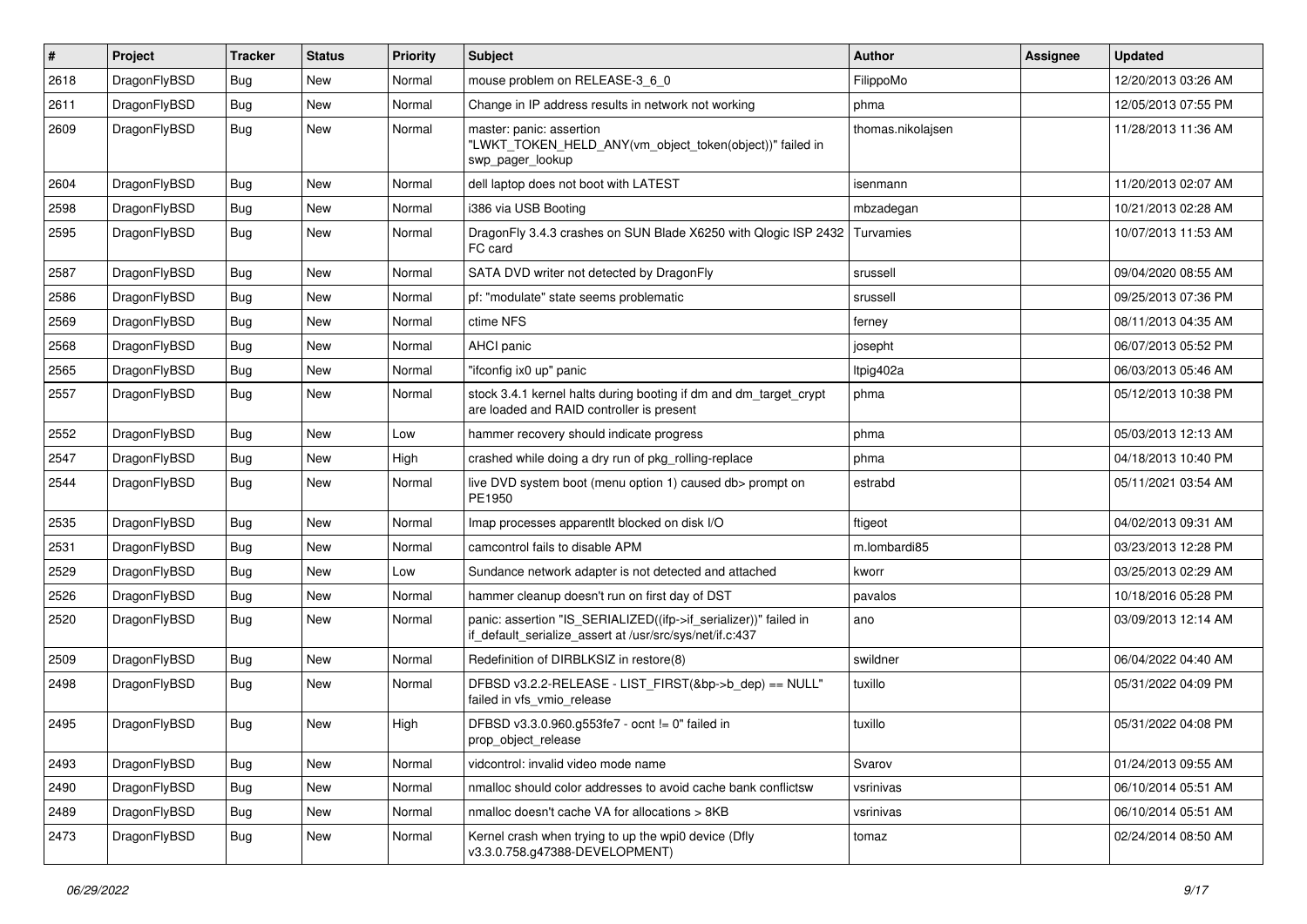| #    | Project      | <b>Tracker</b> | <b>Status</b> | <b>Priority</b> | Subject                                                                                                    | Author            | Assignee | <b>Updated</b>      |
|------|--------------|----------------|---------------|-----------------|------------------------------------------------------------------------------------------------------------|-------------------|----------|---------------------|
| 2453 | DragonFlyBSD | Bug            | <b>New</b>    | Normal          | panic: assertion "gd->gd_spinlocks == 0" failed                                                            | Johannes.Hofmann  |          | 11/12/2012 12:54 PM |
| 2444 | DragonFlyBSD | Bug            | <b>New</b>    | Normal          | Crash during Hammer overnight cleanup                                                                      | justin            |          | 11/04/2012 07:58 AM |
| 2436 | DragonFlyBSD | <b>Bug</b>     | New           | Normal          | panic: assertion "lp->lwp_qcpu == dd->cpuid" failed in<br>dfly_acquire_curproc                             | thomas.nikolajsen |          | 01/23/2013 11:07 AM |
| 2434 | DragonFlyBSD | Bug            | <b>New</b>    | Normal          | BTX Halted - Boot fails on USB/GUI                                                                         | lucmv             |          | 10/17/2012 08:12 PM |
| 2430 | DragonFlyBSD | Bug            | New           | Normal          | Alternate Password Hash method                                                                             | robin.carey1      |          | 10/07/2012 06:28 AM |
| 2423 | DragonFlyBSD | Bug            | New           | Urgent          | After multiple panics/locks, hitting KKASSERT in<br>hammer_init_cursor                                     | rumcic            |          | 09/18/2012 02:28 AM |
| 2421 | DragonFlyBSD | Bug            | New           | High            | Kernel panic: vm_fault: page 0xc0f70000 not busy!                                                          | lentferj          |          | 10/03/2012 08:16 AM |
| 2412 | DragonFlyBSD | Bug            | <b>New</b>    | Normal          | wlan0 fails to get address via dhclient                                                                    | nonsolosoft       |          | 08/30/2012 05:55 AM |
| 2403 | DragonFlyBSD | Bug            | <b>New</b>    | Low             | newfs -E doesn't handle /dev/serno device names properly                                                   | ftigeot           |          | 08/17/2012 05:07 AM |
| 2389 | DragonFlyBSD | Bug            | <b>New</b>    | Normal          | computer crashed while listing processes                                                                   | phma              |          | 06/18/2012 02:49 PM |
| 2387 | DragonFlyBSD | <b>Bug</b>     | New           | Normal          | hammer ignores -t during dedup                                                                             | phma              |          | 06/17/2012 12:30 PM |
| 2371 | DragonFlyBSD | Bug            | <b>New</b>    | Normal          | Timezone problem with America/Sao_Paulo                                                                    | raitech           |          | 05/17/2012 01:42 PM |
| 2369 | DragonFlyBSD | Bug            | <b>New</b>    | Normal          | panic: Bad link elm 0xffffffe07edf6068 next->prev != elm                                                   | jaydg             |          | 08/15/2012 03:04 AM |
| 2331 | DragonFlyBSD | Bug            | New           | Normal          | reading mouse mode from unopen file descriptor hangs mouse<br>driver                                       | phma              |          | 03/14/2012 09:43 AM |
| 2329 | DragonFlyBSD | Bug            | <b>New</b>    | Normal          | ibm x3550 & acpi                                                                                           | ano               |          | 06/03/2014 11:37 AM |
| 2324 | DragonFlyBSD | <b>Bug</b>     | New           | Normal          | natacotrol support > 2TB not working even after the ftigeot patch                                          | zenny             |          | 03/03/2012 01:00 AM |
| 2319 | DragonFlyBSD | Bug            | <b>New</b>    | Normal          | crypt/passwd forward compat                                                                                | c.turner1         |          | 02/28/2012 12:39 PM |
| 2316 | DragonFlyBSD | <b>Bug</b>     | New           | Normal          | Ungraceful invalid password handling for adding a new user in the<br>installer                             | rune              |          | 04/27/2012 11:23 PM |
| 2311 | DragonFlyBSD | Bug            | <b>New</b>    | Normal          | Xorg crash having something to do with drm                                                                 | phma              |          | 02/22/2012 09:59 AM |
| 2308 | DragonFlyBSD | <b>Bug</b>     | New           | Normal          | System freeze when unloading snd_hda                                                                       | jaydg             |          | 02/19/2012 07:15 AM |
| 2306 | DragonFlyBSD | Bug            | <b>New</b>    | Normal          | a crash starts the kernel debugger in text mode, but just reboots in X                                     | phma              |          | 02/11/2012 08:02 PM |
| 2297 | DragonFlyBSD | Bug            | New           | Normal          | strange NFS (client) error messages / problems                                                             | Anonymous         |          | 02/19/2012 02:59 PM |
| 2292 | DragonFlyBSD | Bug            | New           | Normal          | re interface with jumbo frames (mtu larger than 1500) hangs after<br>some traffic                          | Anonymous         |          | 01/31/2012 12:11 AM |
| 2287 | DragonFlyBSD | Bug            | <b>New</b>    | Normal          | HAMMER(ROOT) Illegal UNDO TAIL signature at<br>300000001967c000                                            | y0n3t4n1          |          | 11/07/2018 01:22 AM |
| 2283 | DragonFlyBSD | Bug            | New           | Normal          | DFBSD DragonFly v2.13.0.957.g4f459 - pmap_release: page<br>should already be gone 0xc27120bc               | tuxillo           |          | 01/23/2012 03:03 AM |
| 2254 | DragonFlyBSD | Bug            | New           | Normal          | panic: assertion "ref < &td->td_toks_end" failed in lwkt_gettoken at<br>/usr/src/sys/kern/lwkt_token.c:588 | eocallaghan       |          | 12/05/2011 10:21 PM |
| 2250 | DragonFlyBSD | Bug            | New           | Normal          | Kernel panic                                                                                               | adamk             |          | 11/23/2018 01:10 AM |
| 2248 | DragonFlyBSD | Bug            | New           | Normal          | sysctl panic                                                                                               | pavalos           |          | 11/23/2011 06:23 PM |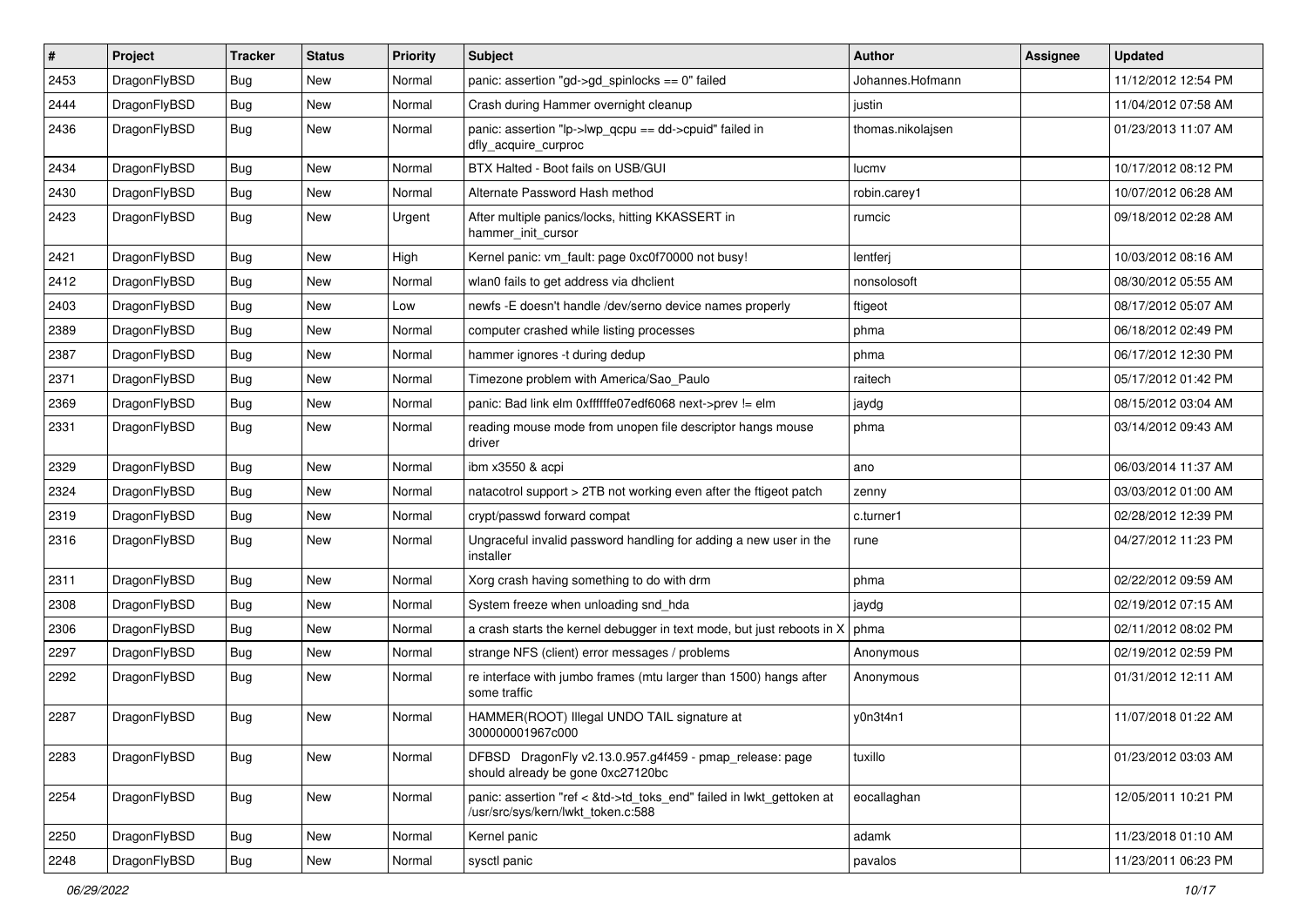| $\sharp$ | Project      | <b>Tracker</b> | <b>Status</b> | <b>Priority</b> | <b>Subject</b>                                                                                             | Author       | Assignee | <b>Updated</b>      |
|----------|--------------|----------------|---------------|-----------------|------------------------------------------------------------------------------------------------------------|--------------|----------|---------------------|
| 2245     | DragonFlyBSD | <b>Bug</b>     | New           | Normal          | panic: assertion "ref < &td->td_toks_end" failed in lwkt_gettoken at<br>/usr/src/sys/kern/lwkt_token.c:588 | juanfra684   |          | 11/22/2011 07:41 PM |
| 2224     | DragonFlyBSD | <b>Bug</b>     | New           | Normal          | v2.13.0.291.gaa7ec - Panic on fq while installing world                                                    | tuxillo      |          | 11/18/2011 01:40 AM |
| 2210     | DragonFlyBSD | Bug            | New           | Normal          | Bugtracker cannot assign default project for new users                                                     | ahuete.devel |          | 11/17/2011 11:30 AM |
| 2199     | DragonFlyBSD | <b>Bug</b>     | New           | Normal          | screen segfaults if utmpx isn't present                                                                    | pavalos      |          | 11/15/2011 10:52 PM |
| 2182     | DragonFlyBSD | Bug            | New           | Normal          | if msk PHY FIFO underrun/overflow                                                                          | nonsolosoft  |          | 09/03/2012 06:39 AM |
| 2171     | DragonFlyBSD | <b>Bug</b>     | New           | Normal          | DFBSD v2.13.0.151.gdc8442 - panic: assertion "(*ptep &<br>$(PG$ MANAGED PG V)) == PG V"                    | tuxillo      |          | 11/04/2011 05:06 PM |
| 2167     | DragonFlyBSD | Bug            | <b>New</b>    | Normal          | shutdown/reboot fails after uptime msg                                                                     | marino       |          | 11/28/2011 03:01 AM |
| 2166     | DragonFlyBSD | <b>Bug</b>     | New           | Normal          | DFBSD v2.13.0.109.g05b9d - Strange lockups                                                                 | tuxillo      |          | 10/29/2011 11:20 AM |
| 2164     | DragonFlyBSD | <b>Bug</b>     | <b>New</b>    | Normal          | panic on reboot from usb.                                                                                  | eocallaghan  |          | 10/27/2011 09:29 AM |
| 2161     | DragonFlyBSD | Bug            | New           | Normal          | Outdated xorg.conf file gets installed into etc and screws up mouse                                        | eocallaghan  |          | 10/27/2011 01:51 PM |
| 2158     | DragonFlyBSD | <b>Bug</b>     | New           | Normal          | iwn panics with assertion on boot.                                                                         | eocallaghan  |          | 10/24/2011 04:13 PM |
| 2154     | DragonFlyBSD | <b>Bug</b>     | New           | Normal          | vkernel copyout() doesn't return EFAULT on error                                                           | vsrinivas    |          | 10/20/2011 03:53 AM |
| 2153     | DragonFlyBSD | <b>Bug</b>     | New           | Normal          | Too many unuseful warnings at boot                                                                         | juanfra684   |          | 10/18/2011 10:16 PM |
| 2141     | DragonFlyBSD | Bug            | <b>New</b>    | Urgent          | loader and/or documentation broken                                                                         | sjg          |          | 01/20/2012 10:51 AM |
| 2140     | DragonFlyBSD | <b>Bug</b>     | New           | High            | hammer io delallocate panic with 'duplicate entry' message                                                 | ttw          |          | 10/07/2011 12:22 PM |
| 2138     | DragonFlyBSD | Bug            | <b>New</b>    | Normal          | > 100% CPU usage                                                                                           | robin.carey1 |          | 09/26/2011 12:20 PM |
| 2136     | DragonFlyBSD | <b>Bug</b>     | New           | Normal          | socketpair() doesn't free file descriptors on copyout failure                                              | vsrinivas    |          | 04/05/2013 09:13 AM |
| 2129     | DragonFlyBSD | <b>Bug</b>     | New           | Normal          | DFBSD v2.11.0.661.gf9438 i386 - panic: lockmgr thrd_sleep                                                  | tuxillo      |          | 09/05/2011 09:49 AM |
| 2125     | DragonFlyBSD | <b>Bug</b>     | New           | Normal          | Weird garbage in dmesg                                                                                     | herrgard     |          | 08/30/2011 08:04 PM |
| 2124     | DragonFlyBSD | <b>Bug</b>     | New           | Normal          | getty repeating too quickly on port /dev/ttyv0                                                             | sgeorge.ml   |          | 09/01/2011 04:28 AM |
| 2123     | DragonFlyBSD | Bug            | New           | Normal          | hammer is losing files                                                                                     | schmir       |          | 08/30/2011 07:56 PM |
| 2122     | DragonFlyBSD | Submit         | New           | Normal          | [Review] Fixes to the VFS layer                                                                            | ftigeot      |          | 05/31/2022 03:25 PM |
| 2117     | DragonFlyBSD | Bug            | New           | High            | ACPI and/or bce(4) problem with 2.11.0.673.g0d557 on HP DL380<br>G6                                        | pauska       |          | 08/22/2011 10:15 AM |
| 2115     | DragonFlyBSD | <b>Bug</b>     | <b>New</b>    | Normal          | [msk] system freeze after receive some paquet                                                              | bsdsx        |          | 08/22/2011 10:22 AM |
| 2107     | DragonFlyBSD | <b>Bug</b>     | New           | Normal          | 2.10.1 sata dvd drive issue                                                                                | ausppc       |          | 07/31/2011 08:41 PM |
| 2104     | DragonFlyBSD | Bug            | <b>New</b>    | Normal          | network configuration seg. fault on install CD                                                             | navratil     |          | 07/26/2011 07:55 AM |
| 2099     | DragonFlyBSD | <b>Bug</b>     | New           | Normal          | page fault panic in vm system                                                                              | pavalos      |          | 07/10/2011 08:51 AM |
| 2098     | DragonFlyBSD | Submit         | New           | Normal          | [PATCH] correct ath man page example<br>(/usr/src/share/man/man4/ath.4)                                    | nobody       |          | 11/15/2011 12:27 AM |
| 2095     | DragonFlyBSD | <b>Bug</b>     | New           | Low             | Running installer post-install: Unsupported DFUI transport "                                               | greenrd      |          | 06/26/2011 09:20 AM |
| 2094     | DragonFlyBSD | <b>Bug</b>     | New           | Normal          | Segfault when gdb printing backtrace from core dump                                                        | greenrd      |          | 06/25/2011 04:14 PM |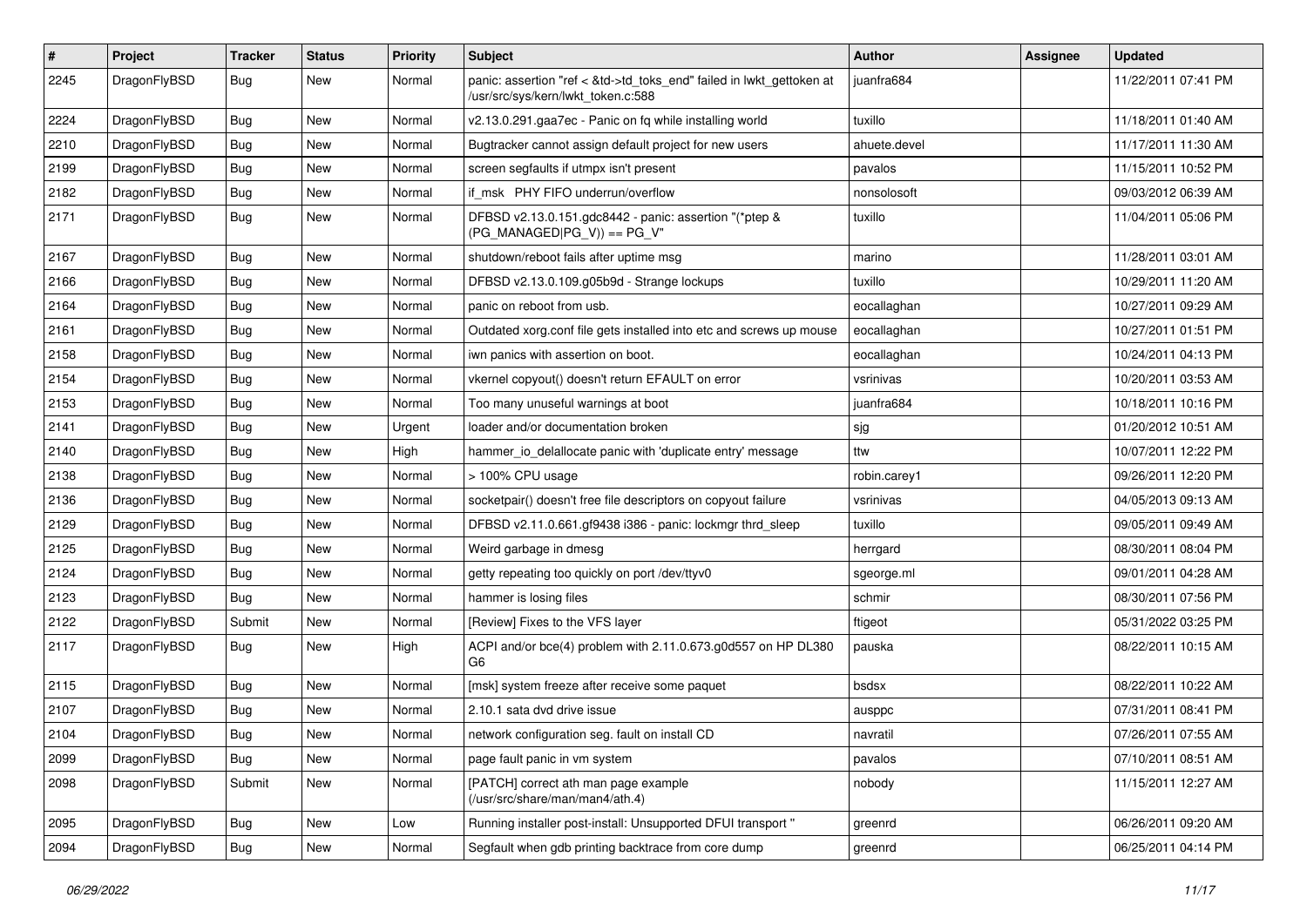| $\sharp$ | Project      | <b>Tracker</b> | <b>Status</b> | <b>Priority</b> | <b>Subject</b>                                                                             | Author            | <b>Assignee</b> | <b>Updated</b>      |
|----------|--------------|----------------|---------------|-----------------|--------------------------------------------------------------------------------------------|-------------------|-----------------|---------------------|
| 2085     | DragonFlyBSD | <b>Bug</b>     | New           | Normal          | panic: assertion: (m->flags & PG_MAPPED) == 0 in<br>vm_page_free_toq                       | vsrinivas         |                 | 06/10/2011 07:48 AM |
| 2084     | DragonFlyBSD | Bug            | <b>New</b>    | Normal          | DFBSD v2.11.0.242.g4d317 - panic: zone: entry not free                                     | tuxillo           |                 | 07/03/2012 01:23 AM |
| 2082     | DragonFlyBSD | <b>Bug</b>     | New           | Normal          | dfbsd 2.10.1 amd64 - mc port build error with 'bmake bin-install'                          | sun-doctor        |                 | 05/25/2011 07:18 PM |
| 2080     | DragonFlyBSD | <b>Bug</b>     | New           | Normal          | panic: lockmgr thrd_sleep: called from interrupt, ipi, or hard code<br>section             | rumcic            |                 | 05/30/2011 05:06 PM |
| 2078     | DragonFlyBSD | Bug            | New           | Normal          | DFBSD i386 v2.11.0.201.g3ed2f - Panic during installworld into a<br>vn0 device             | tuxillo           |                 | 05/19/2011 07:50 PM |
| 2077     | DragonFlyBSD | Bug            | New           | Normal          | USB devices conflicting                                                                    | srussell          |                 | 05/17/2011 05:12 PM |
| 2075     | DragonFlyBSD | Bug            | <b>New</b>    | Normal          | pflogd on x86_64                                                                           | fanch             |                 | 05/16/2011 04:04 PM |
| 2072     | DragonFlyBSD | <b>Bug</b>     | New           | Normal          | Fatal trap 12: stopped at lwkt send ipig3                                                  | rumcic            |                 | 05/17/2011 04:12 AM |
| 2071     | DragonFlyBSD | <b>Bug</b>     | <b>New</b>    | High            | Panic on assertion: (int)(flg->seq - seq) > 0 in hammer_flusher_flush<br>after inode error | vsrinivas         |                 | 06/12/2011 07:59 AM |
| 2067     | DragonFlyBSD | Bug            | <b>New</b>    | Normal          | sound/pcm: "play interrupt timeout, channel dead"                                          | matthiasr         |                 | 05/11/2021 03:55 AM |
| 2061     | DragonFlyBSD | <b>Bug</b>     | <b>New</b>    | Normal          | USB keyboard boot panic                                                                    | sjg               |                 | 05/04/2012 12:20 AM |
| 2055     | DragonFlyBSD | Bug            | <b>New</b>    | Normal          | $ssh + IPV6 + bridge \Rightarrow connection freezes$                                       | steve             |                 | 04/24/2011 07:13 PM |
| 2052     | DragonFlyBSD | <b>Bug</b>     | New           | Normal          | Kernel panic: CPU APIC ID out of range                                                     | Anonymous         |                 | 05/02/2011 11:06 AM |
| 2051     | DragonFlyBSD | Bug            | <b>New</b>    | Normal          | No ipv6 lan route entry created on 2.10                                                    | ftigeot           |                 | 04/21/2011 10:37 AM |
| 2048     | DragonFlyBSD | Bug            | New           | Normal          | panic: ffs sync: rofs mod                                                                  | pavalos           |                 | 04/12/2011 05:45 AM |
| 2045     | DragonFlyBSD | <b>Bug</b>     | New           | Normal          | ral(4): Fatal trap 12: page fault while in kernel mode (two panics)                        | herrgard          |                 | 11/03/2011 05:34 PM |
| 2042     | DragonFlyBSD | <b>Bug</b>     | <b>New</b>    | Normal          | kernel panic, when run boot0cfg                                                            | sepherosa         |                 | 05/31/2022 03:01 PM |
| 2020     | DragonFlyBSD | <b>Bug</b>     | New           | Low             | Port brcm80211 driver from Linux to DragonFly BSD                                          | studer            |                 | 03/05/2011 10:54 PM |
| 2008     | DragonFlyBSD | Bug            | New           | Normal          | lwkt_setcpu_remote: td->td_flags 00800621 console flood                                    | pavalos           |                 | 03/06/2011 09:37 PM |
| 2004     | DragonFlyBSD | <b>Bug</b>     | New           | Normal          | LWKT WAIT IPIQ panic                                                                       | steve             |                 | 03/08/2011 05:46 PM |
| 1990     | DragonFlyBSD | <b>Bug</b>     | New           | Normal          | /mnt too large to mount                                                                    | peur.neu          |                 | 02/16/2011 11:24 PM |
| 1984     | DragonFlyBSD | Bug            | New           | Normal          | hammer mount fails after crash - HAMMER: FIFO record bad head<br>signature                 | thomas.nikolajsen |                 | 03/08/2011 06:57 PM |
| 1982     | DragonFlyBSD | <b>Bug</b>     | New           | Low             | There is no linuxulator on x86-64                                                          | herrgard          |                 | 05/31/2022 02:25 PM |
| 1975     | DragonFlyBSD | Bug            | New           | Normal          | Applications seg fault in select() and poll()                                              | rumcic            |                 | 05/31/2022 02:58 PM |
| 1961     | DragonFlyBSD | <b>Bug</b>     | New           | Normal          | Can't create dump from DDB                                                                 | shamaz            |                 | 01/29/2011 09:02 PM |
| 1959     | DragonFlyBSD | <b>Bug</b>     | New           | Normal          | DFBSD v2.9.1.422.gc98f2 - Panic during boot - IPv6 and PF                                  | tuxillo           |                 | 01/13/2011 03:37 AM |
| 1951     | DragonFlyBSD | <b>Bug</b>     | New           | Normal          | dma_timeouts at phyaddr on a good hdd                                                      | peur.neu          |                 | 01/04/2011 07:12 AM |
| 1949     | DragonFlyBSD | <b>Bug</b>     | <b>New</b>    | Normal          | iwn panic                                                                                  | pavalos           |                 | 01/30/2011 03:21 AM |
| 1947     | DragonFlyBSD | <b>Bug</b>     | New           | Low             | GA-880GM-UD2H (rev. 1.3) AHCI fails to detect disks at the end of<br>the RAID controller   | eocallaghan       |                 | 11/27/2021 08:46 AM |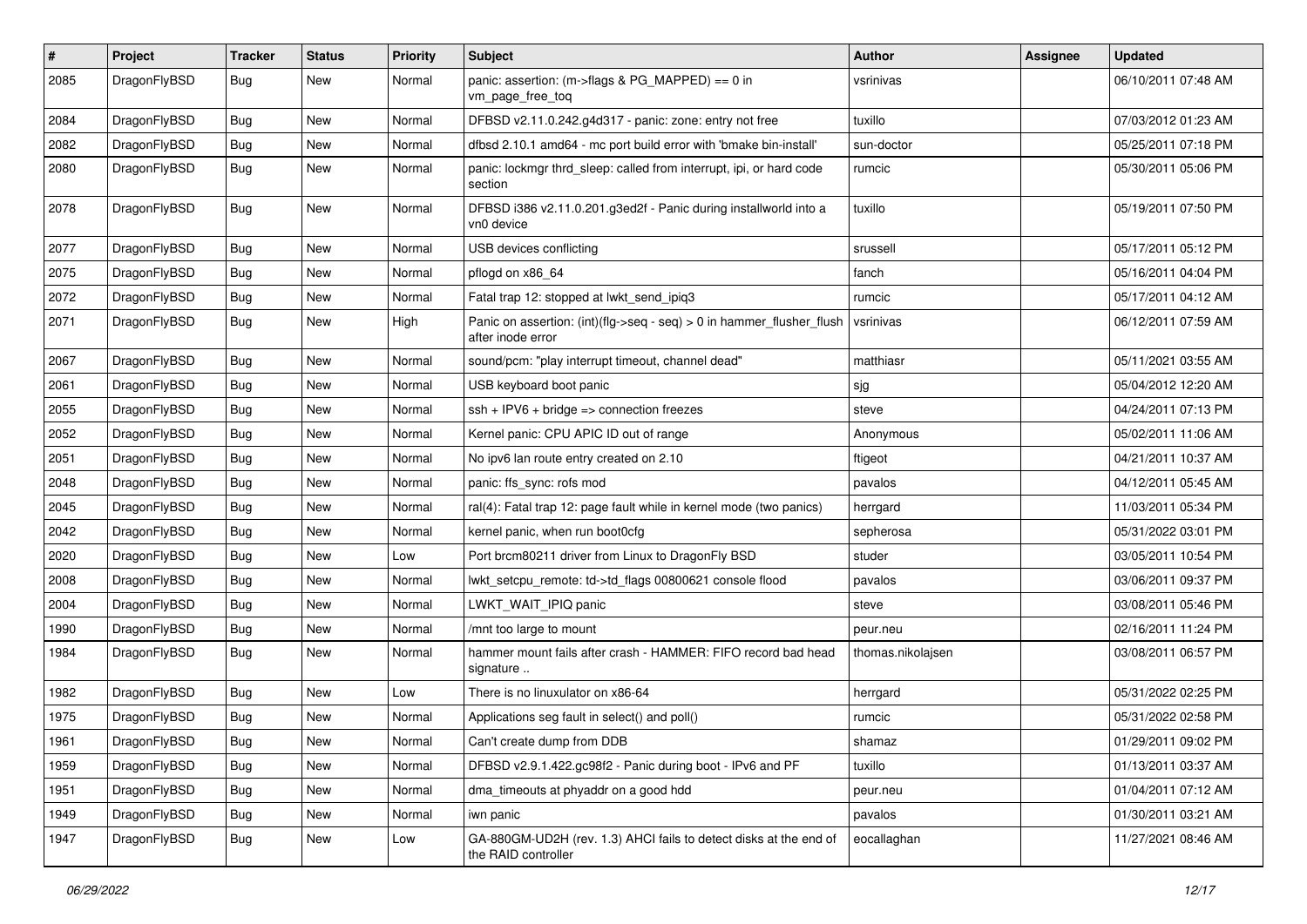| #    | Project      | <b>Tracker</b> | <b>Status</b> | <b>Priority</b> | <b>Subject</b>                                                                                                                                                                                    | Author             | Assignee | <b>Updated</b>      |
|------|--------------|----------------|---------------|-----------------|---------------------------------------------------------------------------------------------------------------------------------------------------------------------------------------------------|--------------------|----------|---------------------|
| 1944 | DragonFlyBSD | <b>Bug</b>     | New           | Normal          | panic: backing object 0xdea7b258 was somehow re-referenced<br>during collapse!                                                                                                                    | sepherosa          |          | 12/27/2010 02:06 AM |
| 1943 | DragonFlyBSD | <b>Bug</b>     | New           | Normal          | hammer assertion panic                                                                                                                                                                            | peter              |          | 12/27/2010 12:45 AM |
| 1942 | DragonFlyBSD | Bug            | New           | Normal          | locking against myself in getcacheblk()?                                                                                                                                                          | qhwt.dfly          |          | 05/31/2022 02:15 PM |
| 1941 | DragonFlyBSD | <b>Bug</b>     | New           | Normal          | wlan config crash                                                                                                                                                                                 | abandon.every.hope |          | 12/24/2010 07:54 PM |
| 1939 | DragonFlyBSD | <b>Bug</b>     | New           | Normal          | Panic on nightly build and stress test box                                                                                                                                                        | lentferj           |          | 12/18/2010 08:41 AM |
| 1935 | DragonFlyBSD | <b>Bug</b>     | New           | Normal          | mouse does not work after switching between x and console                                                                                                                                         | shamaz             |          | 12/13/2010 10:06 AM |
| 1923 | DragonFlyBSD | Bug            | New           | Normal          | Abysmal NFS performance with IPv6                                                                                                                                                                 | ftigeot            |          | 12/05/2010 09:34 PM |
| 1920 | DragonFlyBSD | Bug            | New           | High            | system hangs                                                                                                                                                                                      | zhtw               |          | 11/22/2010 08:59 AM |
| 1917 | DragonFlyBSD | <b>Bug</b>     | New           | Normal          | panic: assertion: (RB_EMPTY(&ip->rec_tree) && (ip->flags &<br>HAMMER_INODE_XDIRTY) == 0)    (!RB_EMPTY(&ip->rec_tree)<br>&& (ip->flags & HAMMER_INODE_XDIRTY) != 0) in<br>hammer_flush_inode_done | qhwt.dfly          |          | 11/24/2010 03:23 AM |
| 1916 | DragonFlyBSD | <b>Bug</b>     | New           | Normal          | Constant crashes on x86_64 with UFS                                                                                                                                                               | lentferj           |          | 11/21/2010 07:40 PM |
| 1913 | DragonFlyBSD | <b>Bug</b>     | New           | Normal          | panic: assertion: ip->flush_state != HAMMER_FST_FLUSH in<br>hammer_flush_inode_core                                                                                                               | swildner           |          | 11/20/2010 05:27 PM |
| 1907 | DragonFlyBSD | <b>Bug</b>     | <b>New</b>    | Normal          | Hammer crash in hammer flusher flush()                                                                                                                                                            | swildner           |          | 11/11/2010 05:07 AM |
| 1899 | DragonFlyBSD | <b>Bug</b>     | New           | Normal          | Keyboard doesn't work                                                                                                                                                                             | fransm             |          | 05/15/2022 03:32 PM |
| 1884 | DragonFlyBSD | <b>Bug</b>     | New           | Normal          | System completely freezes while listening music (devbuf: malloc<br>limit exceeded)                                                                                                                | shamaz             |          | 01/24/2011 05:00 PM |
| 1882 | DragonFlyBSD | <b>Bug</b>     | New           | Low             | Idea for handling new USB vendor/device codes                                                                                                                                                     | bmk                |          | 10/20/2010 12:15 PM |
| 1877 | DragonFlyBSD | Bug            | New           | Normal          | Freeze during 1st hammer cleanup after new install                                                                                                                                                | elekktretterr      |          | 05/15/2022 11:43 AM |
| 1874 | DragonFlyBSD | <b>Bug</b>     | New           | Normal          | mpd listening on all IPs, accepting only on one                                                                                                                                                   | rumcic             |          | 05/08/2011 01:01 PM |
| 1873 | DragonFlyBSD | Bug            | New           | Normal          | Panic upon usb mouse detach and reattaching                                                                                                                                                       | rumcic             |          | 02/01/2011 09:53 AM |
| 1867 | DragonFlyBSD | Bug            | New           | Normal          | it(4) motherboard and fan problems                                                                                                                                                                | tuxillo            |          | 07/08/2011 10:48 AM |
| 1861 | DragonFlyBSD | <b>Bug</b>     | New           | Normal          | panic via kprintf (lockmgr called in a hard section)                                                                                                                                              | vsrinivas          |          | 10/11/2010 12:56 AM |
| 1850 | DragonFlyBSD | <b>Bug</b>     | New           | Normal          | volume-add on hammer root fs panic                                                                                                                                                                | Johannes.Hofmann   |          | 04/18/2019 04:27 AM |
| 1836 | DragonFlyBSD | Bug            | New           | Normal          | Incorrect TCP checksum show up in tcpdump                                                                                                                                                         | robgar1            |          | 05/15/2022 11:22 AM |
| 1826 | DragonFlyBSD | Bug            | New           | Normal          | panic during boot: assertion so->so_port  in tcp_input                                                                                                                                            | ftigeot            |          | 05/15/2022 11:05 AM |
| 1818 | DragonFlyBSD | <b>Bug</b>     | New           | Normal          | panic: Bad tailg NEXT (kqueue issue ?)                                                                                                                                                            | ftigeot            |          | 05/15/2022 11:40 AM |
| 1786 | DragonFlyBSD | <b>Bug</b>     | New           | Normal          | Calling NULL function pointer initiates panic loop                                                                                                                                                | sjg                |          | 10/11/2010 05:28 PM |
| 1774 | DragonFlyBSD | <b>Bug</b>     | New           | Normal          | New IP header cleanup branch available for testing                                                                                                                                                | dillon             |          | 05/15/2022 10:59 AM |
| 1695 | DragonFlyBSD | Bug            | New           | Normal          | NFS-related system breakdown                                                                                                                                                                      | Anonymous          |          | 04/10/2014 12:35 AM |
| 1634 | DragonFlyBSD | <b>Bug</b>     | New           | Normal          | panic: spin lock: 0xe4ad1320, indefinitive wait!                                                                                                                                                  | elekktretterr      |          | 01/19/2015 03:21 AM |
| 1594 | DragonFlyBSD | Bug            | New           | Normal          | Kernel panic during boot from Live CD on Dell E6400                                                                                                                                               | bodie              |          | 05/11/2021 03:54 AM |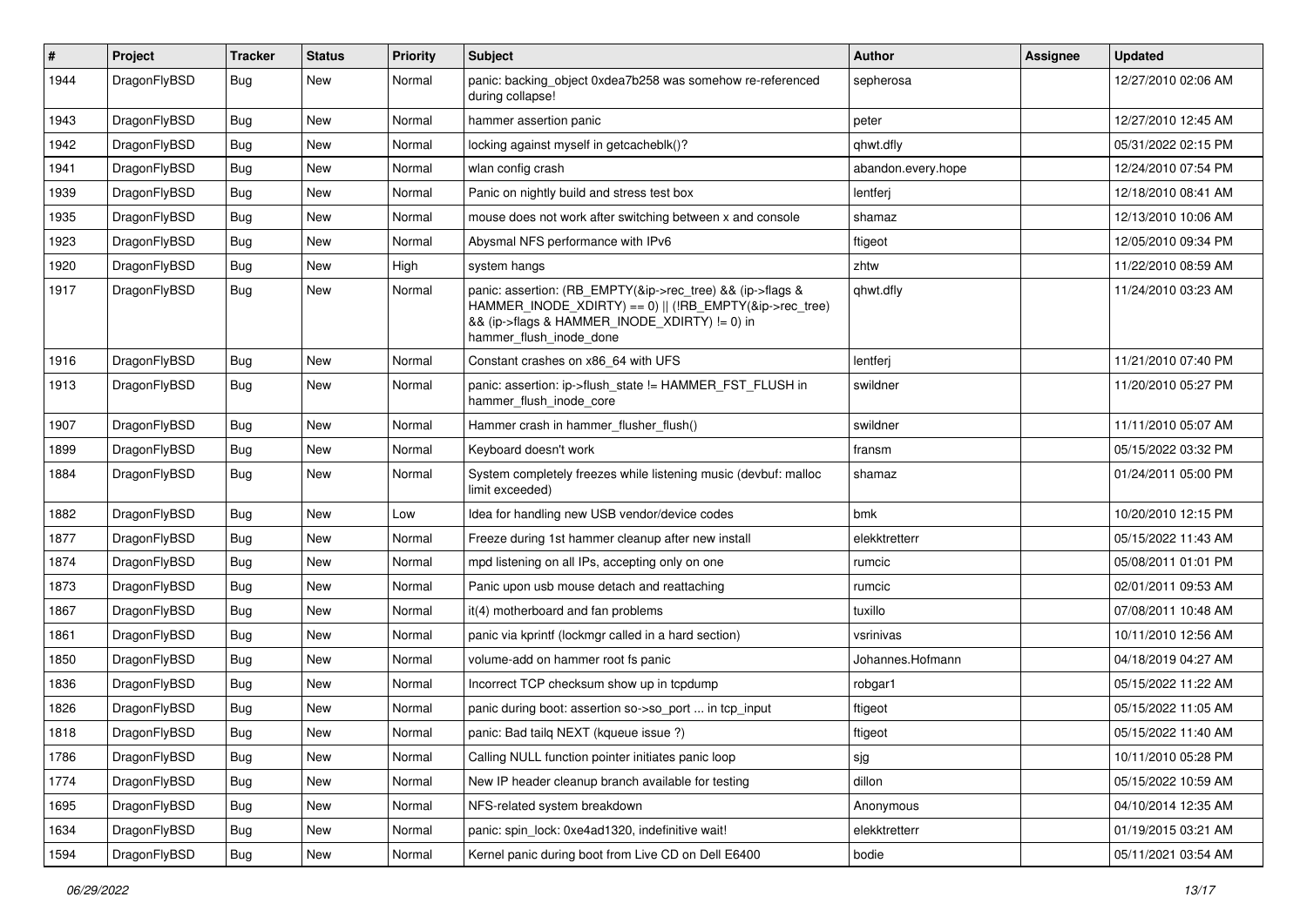| $\vert$ # | Project      | <b>Tracker</b> | <b>Status</b> | <b>Priority</b> | <b>Subject</b>                                                                  | <b>Author</b>  | Assignee | Updated             |
|-----------|--------------|----------------|---------------|-----------------|---------------------------------------------------------------------------------|----------------|----------|---------------------|
| 1559      | DragonFlyBSD | Bug            | <b>New</b>    | Normal          | kernel trap                                                                     | phma           |          | 11/27/2021 08:43 AM |
| 1525      | DragonFlyBSD | Bug            | <b>New</b>    | Normal          | boehm-gc problems                                                               | hasso          |          | 10/13/2012 07:13 PM |
| 1463      | DragonFlyBSD | <b>Bug</b>     | <b>New</b>    | Normal          | Mountroot before drives are initialized                                         | elekktretterr  |          | 12/07/2010 01:30 PM |
| 1313      | DragonFlyBSD | <b>Bug</b>     | New           | Low             | Signal code in kernel needs major overhaul (signal queues,<br>si code, si addr) | hasso          |          | 05/11/2021 04:00 AM |
| 1246      | DragonFlyBSD | <b>Bug</b>     | <b>New</b>    | Normal          | bad resolution (monitor desync) with livedvd                                    | Przem0l        |          | 02/18/2014 06:29 AM |
| 1194      | DragonFlyBSD | Bug            | <b>New</b>    | Normal          | SCSI errors while trying to copy photos from my camera                          | elekktretterr  |          | 01/14/2015 04:39 PM |
| 1193      | DragonFlyBSD | Bug            | <b>New</b>    | Normal          | kernel doesn't recognize cdrom drive                                            | nonsolosoft    |          | 01/25/2014 09:11 PM |
| 1192      | DragonFlyBSD | Submit         | <b>New</b>    | Normal          | KKASSERTs in sys/kern/uipc {msg,socket}.c are too strict                        | rumcic         |          | 05/11/2021 04:07 AM |
| 1185      | DragonFlyBSD | Bug            | <b>New</b>    | High            | need a tool to merge changes into /etc                                          | wa1ter         |          | 02/18/2014 06:02 AM |
| 989       | DragonFlyBSD | Bug            | New           | Normal          | installer/fdisk trouble with wrapped values                                     | Discodestroyer |          | 02/18/2014 06:27 AM |
| 599       | DragonFlyBSD | <b>Bug</b>     | New           | Urgent          | 1.9.0 reproducable panic                                                        | pavalos        |          | 12/22/2010 01:08 AM |
| 2100      | DragonFlyBSD | <b>Bug</b>     | Feedback      | Normal          | devfs related panic                                                             | sepherosa      | alexh    | 07/10/2011 02:29 PM |
| 2353      | DragonFlyBSD | <b>Bug</b>     | In Progress   | Normal          | panic: assertion "gd->gd_spinlocks_wr == 0" failed in<br>bsd4 schedulerclock    | jaydg          | alexh    | 11/28/2012 01:57 AM |
| 1538      | DragonFlyBSD | <b>Bug</b>     | New           | Low             | mountroot should probe file systems                                             | corecode       | alexh    | 11/24/2010 06:35 PM |
| 1430      | DragonFlyBSD | Bug            | New           | Normal          | Buggy w(1)?                                                                     | hasso          | alexh    | 11/24/2010 08:09 AM |
| 1127      | DragonFlyBSD | Bug            | Feedback      | Low             | cdrom drive not detected                                                        | tgr            | corecode | 01/15/2015 08:55 AM |
| 2037      | DragonFlyBSD | <b>Bug</b>     | Feedback      | Normal          | Panic Bad link elm while building packages                                      | ftigeot        | dillon   | 04/21/2011 07:20 AM |
| 1831      | DragonFlyBSD | <b>Bug</b>     | Feedback      | High            | HAMMER "malloc limit exceeded" panic                                            | eocallaghan    | dillon   | 06/04/2022 04:38 AM |
| 1411      | DragonFlyBSD | <b>Bug</b>     | Feedback      | Normal          | Burning doesn't work with ahci(4)                                               | hasso          | dillon   | 05/11/2021 04:00 AM |
| 2819      | DragonFlyBSD | <b>Bug</b>     | In Progress   | Normal          | Random micro system freezes after a week of uptime                              | ftigeot        | dillon   | 08/16/2015 08:46 PM |
| 3154      | DragonFlyBSD | Submit         | New           | Normal          | Update serial handling in bootloader                                            | ddegroot       | dillon   | 11/06/2018 11:21 PM |
| 2092      | DragonFlyBSD | <b>Bug</b>     | <b>New</b>    | Normal          | Panic: Bad link elm 0x next->prev != elm                                        | masterblaster  | dillon   | 12/04/2011 12:49 PM |
| 1593      | DragonFlyBSD | Bug            | Feedback      | Normal          | panic: assertion: $ccb == ap \rightarrow ap\_err\_ccb$ in ahci_put_err_ccb      | ftigeot        | ftigeot  | 05/15/2022 05:09 AM |
| 3031      | DragonFlyBSD | Submit         | In Progress   | Normal          | Update drm/radeon to Linux 4.7.10 as much as possible                           | davshao        | ftigeot  | 08/19/2021 12:33 PM |
| 2870      | DragonFlyBSD | <b>Bug</b>     | New           | High            | Broken text and icons when glamor acceleration is used                          | 375gnu         | ftigeot  | 01/31/2016 12:13 AM |
| 1964      | DragonFlyBSD | Bug            | <b>New</b>    | Normal          | iwn (panic assertion : wlan assert serialized)                                  | sjmm.ptr       | josepht  | 02/01/2011 12:57 PM |
| 1946      | DragonFlyBSD | <b>Bug</b>     | <b>New</b>    | Normal          | ieee80211 panic                                                                 | pavalos        | josepht  | 01/27/2011 06:00 PM |
| 385       | DragonFlyBSD | <b>Bug</b>     | Feedback      | Low             | Mail archive address removal                                                    | justin         | justin   | 03/09/2013 11:24 AM |
| 1969      | DragonFlyBSD | <b>Bug</b>     | New           | Normal          | pf-related network problem                                                      | pavalos        | lentferj | 02/01/2011 06:57 PM |
| 2549      | DragonFlyBSD | <b>Bug</b>     | In Progress   | Normal          | netgraph7: Kernel page fault.                                                   | russiane39     | nant     | 05/10/2013 11:20 PM |
| 679       | DragonFlyBSD | Bug            | <b>New</b>    | Low             | Netgraph backward compatibility for old *LEN constants                          | nant           | nant     | 02/18/2014 05:45 AM |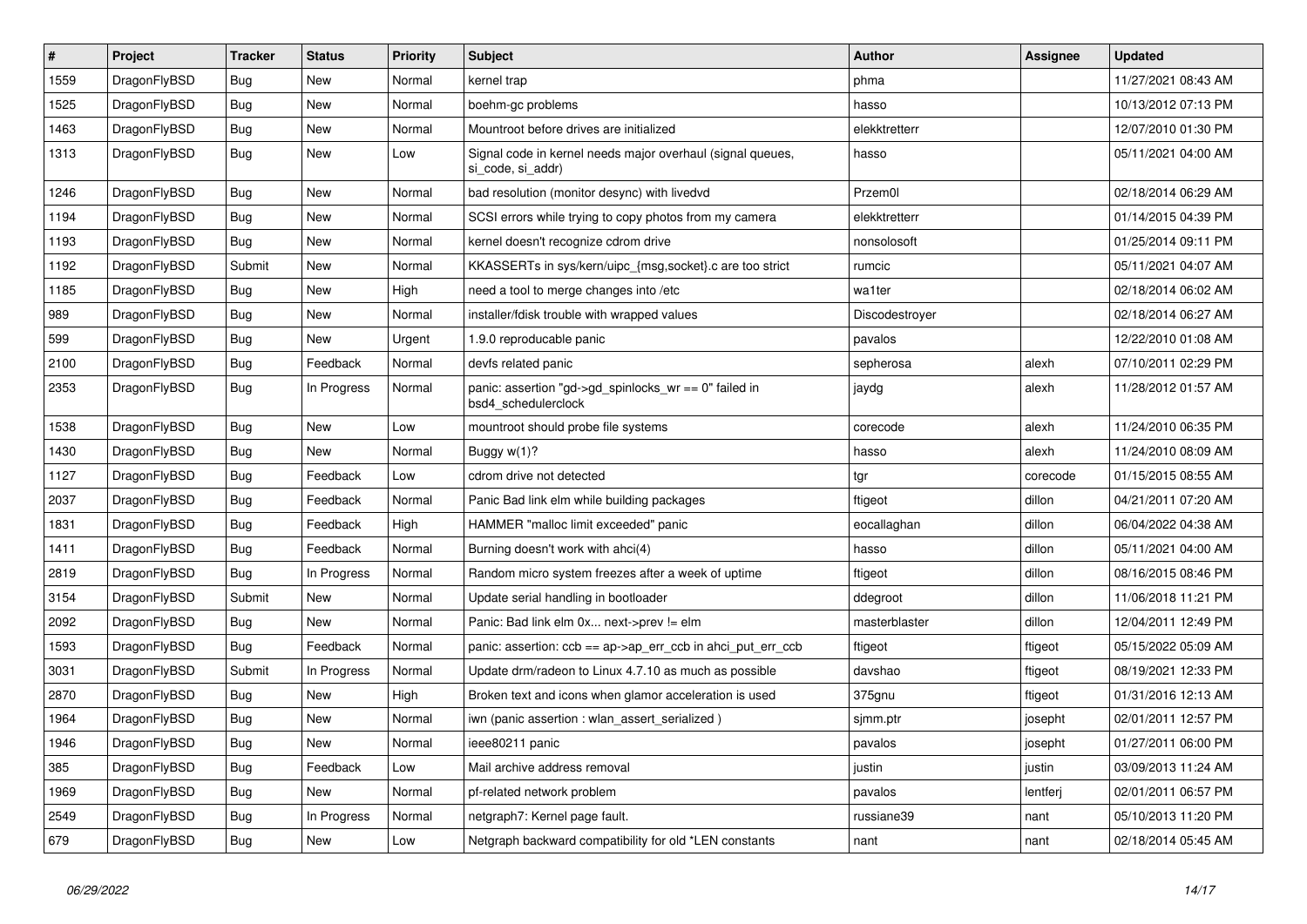| $\sharp$ | Project      | <b>Tracker</b> | <b>Status</b> | <b>Priority</b> | <b>Subject</b>                                                                                                                                           | <b>Author</b>  | Assignee  | <b>Updated</b>      |
|----------|--------------|----------------|---------------|-----------------|----------------------------------------------------------------------------------------------------------------------------------------------------------|----------------|-----------|---------------------|
| 2822     | DragonFlyBSD | <b>Bug</b>     | <b>New</b>    | Normal          | USB 3.0 stick throws "reading primary partition table: error<br>accessing offset 000[] for 152" error, while the stick works on any<br>other OS I tested | revuwa         | profmakx  | 06/29/2015 05:56 AM |
| 2746     | DragonFlyBSD | Bug            | New           | Normal          | some fraction of xterms started from the xmonad window manager<br>get killed with SIGALRM                                                                | isenmann       | profmakx  | 12/28/2014 02:51 AM |
| 600      | DragonFlyBSD | <b>Bug</b>     | <b>New</b>    | Low             | /sys/libkern/karc4random                                                                                                                                 | robin carey5   | profmakx  | 01/19/2015 03:07 AM |
| 168      | DragonFlyBSD | Bug            | In Progress   | Normal          | Livelocked limit engaged while trying to setup IPW wireless                                                                                              | mschacht       | sepherosa | 05/11/2021 04:05 AM |
| 2825     | DragonFlyBSD | <b>Bug</b>     | <b>New</b>    | High            | 3x dhclient = hanging system (objcache exhausted)                                                                                                        | jaccovonb      | sepherosa | 05/11/2021 03:55 AM |
| 1302     | DragonFlyBSD | Bug            | In Progress   | Normal          | Checkpoint regression?                                                                                                                                   | sjg            | sjg       | 07/10/2013 05:22 PM |
| 1769     | DragonFlyBSD | <b>Bug</b>     | <b>New</b>    | Normal          | panic: assertion: _tp->tt_msg->tt_cpuid == mycpuid in<br>tcp callout active                                                                              | pavalos        | sjg       | 05/15/2022 11:07 AM |
| 1532     | DragonFlyBSD | <b>Bug</b>     | <b>New</b>    | Low             | jemalloc doesn't work on DragonFly                                                                                                                       | hasso          | sjg       | 08/02/2011 01:14 AM |
| 2585     | DragonFlyBSD | Bug            | New           | Normal          | Dfly 3.4.3 on ESXi 5.1, HP Smart Array P410 passthrough<br>recognised, but not functioning                                                               | yggdrasil      | swildner  | 05/09/2022 08:14 AM |
| 2265     | DragonFlyBSD | Bug            | <b>New</b>    | Normal          | mbsrtowcs does not properly handle invalid mbstate t in ps                                                                                               | c.turner1      | swildner  | 01/10/2012 07:56 PM |
| 2252     | DragonFlyBSD | Bug            | <b>New</b>    | Low             | snd hda not useable if loaded via /boot/loader.conf                                                                                                      | xbit           | swildner  | 12/14/2011 12:23 AM |
| 1714     | DragonFlyBSD | Bug            | New           | Low             | hwpmc                                                                                                                                                    | alexh          | swildner  | 08/18/2012 02:03 PM |
| 341      | DragonFlyBSD | <b>Bug</b>     | <b>New</b>    | Normal          | Vinum erroneously repors devices as busy                                                                                                                 | corecode       | swildner  | 01/21/2012 04:50 AM |
| 3205     | DragonFlyBSD | Bug            | Feedback      | High            | Go compiler net test failing                                                                                                                             | t dfbsd        | tuxillo   | 05/10/2021 02:45 AM |
| 2721     | DragonFlyBSD | Submit         | Feedback      | Low             | Some few zalloc calls to objcache ones replacements                                                                                                      | dclink         | tuxillo   | 05/11/2021 04:08 AM |
| 2717     | DragonFlyBSD | Submit         | Feedback      | Normal          | Out of range numeric handling                                                                                                                            | dclink         | tuxillo   | 05/11/2021 04:08 AM |
| 2438     | DragonFlyBSD | Submit         | Feedback      | Normal          | <b>TRIM</b> fixes                                                                                                                                        | Anonymous      | tuxillo   | 05/11/2021 03:45 AM |
| 1587     | DragonFlyBSD | Bug            | Feedback      | Normal          | can't gdb across fork                                                                                                                                    | corecode       | tuxillo   | 05/11/2021 03:54 AM |
| 1579     | DragonFlyBSD | <b>Bug</b>     | Feedback      | Normal          | dfly 2.4.1 does not like HP DL360G4p and Smart Array 6400 with<br>MSA <sub>20</sub>                                                                      | tomaz.borstnar | tuxillo   | 06/02/2014 02:44 PM |
| 1428     | DragonFlyBSD | Bug            | Feedback      | Low             | POSIX.1e implementation is too old                                                                                                                       | hasso          | tuxillo   | 05/11/2021 04:00 AM |
| 1397     | DragonFlyBSD | <b>Bug</b>     | Feedback      | Normal          | jobs -I output inconsistency when called from script                                                                                                     | Anonymous      | tuxillo   | 05/15/2022 05:07 AM |
| 1287     | DragonFlyBSD | <b>Bug</b>     | Feedback      | Normal          | altg configuration doesn't work                                                                                                                          | corecode       | tuxillo   | 05/11/2021 03:51 AM |
| 911      | DragonFlyBSD | Bug            | Feedback      | Normal          | kldload/kernel linker can exceed malloc reserve and panic system                                                                                         | corecode       | tuxillo   | 05/11/2021 03:51 AM |
| 901      | DragonFlyBSD | Bug            | Feedback      | Normal          | route show needs to get data from all cpus                                                                                                               | corecode       | tuxillo   | 05/11/2021 03:50 AM |
| 847      | DragonFlyBSD | Bug            | Feedback      | Normal          | processes getting stuck on mount point                                                                                                                   | corecode       | tuxillo   | 05/11/2021 03:50 AM |
| 3318     | DragonFlyBSD | Bug            | In Progress   | Normal          | Segmenation fault when a process resumed with checkpt exits                                                                                              | zabolekar      | tuxillo   | 06/18/2022 08:24 AM |
| 3295     | DragonFlyBSD | Bug            | In Progress   | Normal          | Adapt devel/libvirt for nvmm                                                                                                                             | tuxillo        | tuxillo   | 11/03/2021 04:56 PM |
| 3160     | DragonFlyBSD | Submit         | In Progress   | Normal          | State the implementation difference in pkill/pgrep manual                                                                                                | sevan          | tuxillo   | 06/03/2022 05:15 PM |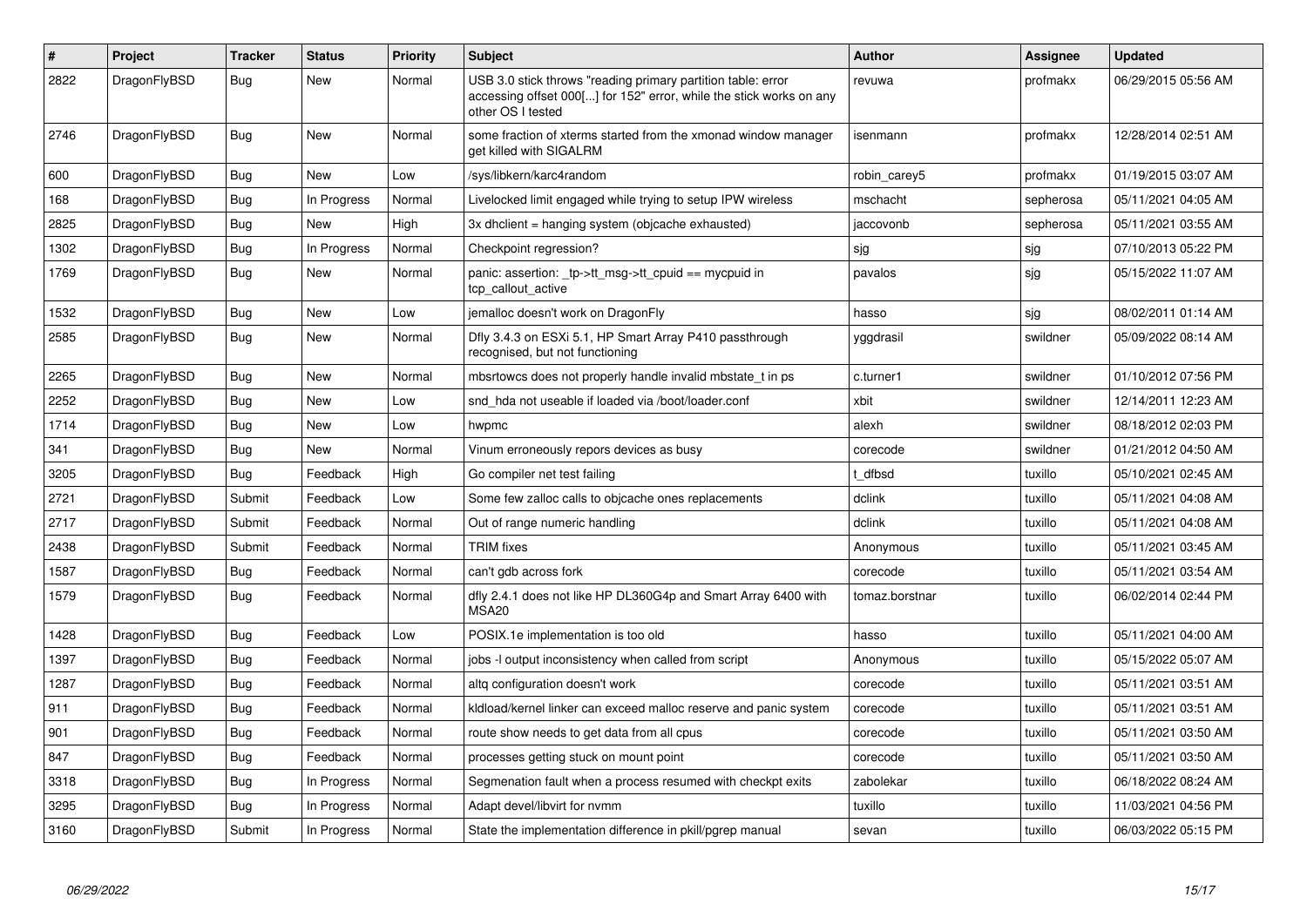| $\sharp$ | Project      | <b>Tracker</b> | <b>Status</b> | <b>Priority</b> | Subject                                                                                      | <b>Author</b>    | Assignee | <b>Updated</b>      |
|----------|--------------|----------------|---------------|-----------------|----------------------------------------------------------------------------------------------|------------------|----------|---------------------|
| 3145     | DragonFlyBSD | Submit         | In Progress   | Normal          | Update libelf to FreeBSD 12 current and build as base library usable<br>by ports             | davshao          | tuxillo  | 08/20/2021 03:58 PM |
| 3028     | DragonFlyBSD | Bug            | In Progress   | Normal          | installer: confusion of set/get disk encryption passphrase dialogs                           | liweitianux      | tuxillo  | 06/03/2022 05:13 PM |
| 2358     | DragonFlyBSD | <b>Bug</b>     | In Progress   | Normal          | DFBSD v3.0.2.32.g928ca - panic: hammer: insufficient undo FIFO<br>space!                     | tuxillo          | tuxillo  | 05/10/2021 02:50 AM |
| 1921     | DragonFlyBSD | <b>Bug</b>     | In Progress   | Normal          | we miss mlockall                                                                             | alexh            | tuxillo  | 06/18/2022 04:08 AM |
| 1819     | DragonFlyBSD | Bug            | In Progress   | Low             | truss - Major revamping task list                                                            | tuxillo          | tuxillo  | 11/27/2021 08:45 AM |
| 1700     | DragonFlyBSD | Submit         | In Progress   | Normal          | skip boot2 menu on <enter></enter>                                                           | Johannes.Hofmann | tuxillo  | 05/15/2022 08:35 AM |
| 1584     | DragonFlyBSD | Bug            | In Progress   | Normal          | can't use ssh from jail: debug1: read_passphrase: can't open<br>/dev/tty: Device busy        | corecode         | tuxillo  | 05/11/2021 03:53 AM |
| 1583     | DragonFlyBSD | Bug            | In Progress   | Normal          | panic: assertion: cursor->trans->sync_lock_refs > 0 in<br>hammer_recover_cursor              | corecode         | tuxillo  | 05/11/2021 03:53 AM |
| 1547     | DragonFlyBSD | <b>Bug</b>     | In Progress   | Normal          | disklabel64 automatic sizing                                                                 | corecode         | tuxillo  | 05/11/2021 03:52 AM |
| 1528     | DragonFlyBSD | <b>Bug</b>     | In Progress   | Normal          | ktrace does not show proper return values for pipe(2)                                        | corecode         | tuxillo  | 05/11/2021 03:52 AM |
| 1475     | DragonFlyBSD | Bug            | In Progress   | Normal          | kernel blocks with low memory and syscons setting a high res mode<br>scrollback              | corecode         | tuxillo  | 05/11/2021 03:52 AM |
| 1469     | DragonFlyBSD | Bug            | In Progress   | Normal          | Hammer history security concern                                                              | corecode         | tuxillo  | 05/11/2021 03:52 AM |
| 1390     | DragonFlyBSD | <b>Bug</b>     | In Progress   | Normal          | Use id_t type for {get,set}priority()                                                        | Anonymous        | tuxillo  | 07/05/2019 02:18 AM |
| 1030     | DragonFlyBSD | <b>Bug</b>     | In Progress   | Normal          | msdosfs umount panic                                                                         | corecode         | tuxillo  | 05/11/2021 03:51 AM |
| 998      | DragonFlyBSD | <b>Bug</b>     | In Progress   | Normal          | Unconfiguring a vn while it is mounted                                                       | rumcic           | tuxillo  | 05/11/2021 04:00 AM |
| 781      | DragonFlyBSD | Bug            | In Progress   | Normal          | fdisk uses wrong geometry on usb flash drives                                                | corecode         | tuxillo  | 05/11/2021 03:50 AM |
| 742      | DragonFlyBSD | <b>Bug</b>     | In Progress   | Normal          | umount problems with multiple mounts                                                         | corecode         | tuxillo  | 06/25/2022 04:02 AM |
| 3314     | DragonFlyBSD | <b>Bug</b>     | <b>New</b>    | Normal          | Bring virtio_console(4) from FreeBSD                                                         | tuxillo          | tuxillo  | 05/29/2022 08:24 AM |
| 2496     | DragonFlyBSD | <b>Bug</b>     | New           | Normal          | NTFS malloc limit exceeded                                                                   | plasmob          | tuxillo  | 02/19/2013 08:47 AM |
| 2416     | DragonFlyBSD | <b>Bug</b>     | <b>New</b>    | Normal          | 'entry can be removed on mounted nfs filesystem                                              | ftigeot          | tuxillo  | 06/03/2014 04:40 AM |
| 1876     | DragonFlyBSD | Bug            | <b>New</b>    | Normal          | devfs in jail + logging out from console(ttyv1+) -> panic                                    | qhwt.dfly        | tuxillo  | 05/31/2022 03:24 PM |
| 1556     | DragonFlyBSD | Bug            | New           | Normal          | many processes stuck in "hmrrcm", system unusable                                            | corecode         | tuxillo  | 05/11/2021 03:52 AM |
| 1474     | DragonFlyBSD | <b>Bug</b>     | New           | Normal          | ithread 1 unexpectedly rescheduled                                                           | corecode         | tuxillo  | 05/11/2021 03:52 AM |
| 1442     | DragonFlyBSD | Bug            | <b>New</b>    | Normal          | blocking SIGSEGV and triggering a segment violation produces an<br>all CPU consuming process | corecode         | tuxillo  | 05/11/2021 03:52 AM |
| 1440     | DragonFlyBSD | Bug            | New           | Normal          | ptrace/gdb doesn't work after process blocks SIGTRAP                                         | corecode         | tuxillo  | 05/11/2021 03:52 AM |
| 1293     | DragonFlyBSD | Bug            | New           | Normal          | 2.2.1-REL Installer Request                                                                  | mk               | tuxillo  | 05/11/2021 04:00 AM |
| 1198     | DragonFlyBSD | <b>Bug</b>     | New           | High            | DDB loops panic in db_read_bytes                                                             | corecode         | tuxillo  | 05/11/2021 03:51 AM |
| 731      | DragonFlyBSD | <b>Bug</b>     | New           | Normal          | system freeze on "slice too large"                                                           | corecode         | tuxillo  | 06/25/2022 04:01 AM |
| 3089     | DragonFlyBSD | <b>Bug</b>     | In Progress   | Normal          | vtnet(4) - disable TCP checksum offload by default                                           | jlane            | vadaszi  | 05/11/2021 04:14 AM |